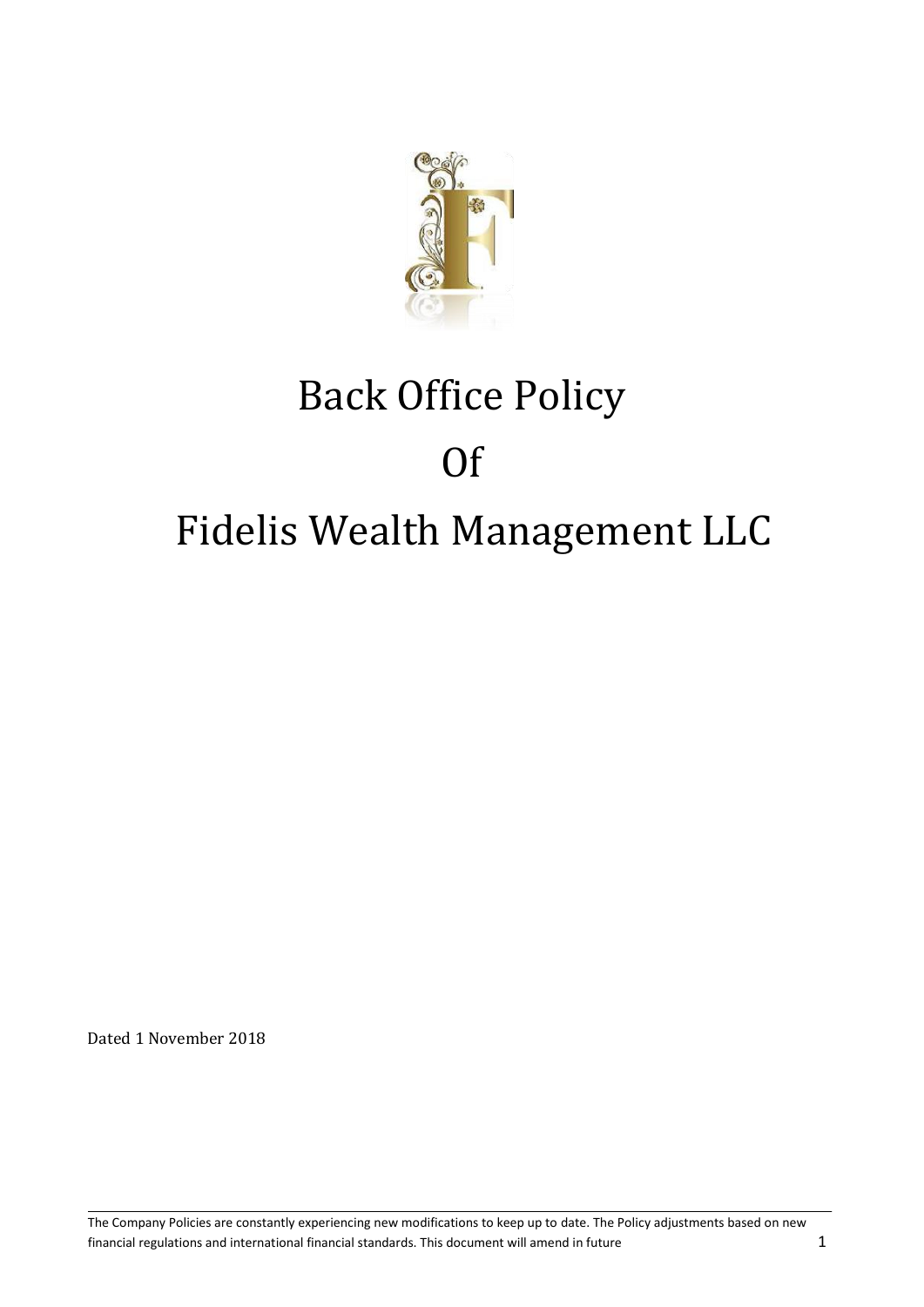# Index

| 1. General Background   | 3              |
|-------------------------|----------------|
| 2. Definitions          | $\overline{4}$ |
| 3. Systems & Programs   | 5              |
| 4. Client on boarding   | 6              |
| 5. Registrations        | $\overline{7}$ |
| 6. Reconciliations      | $\overline{7}$ |
| 7. Reports              | $\, 8$         |
| 8. Trading              | 9              |
| 9. Portfolio Management | 10             |
| 10. Commissions & Fees  | 11             |
| 11. Compliance          | 12             |
| 12. Appendix I          | 13             |
| 13. Appendix II         | 14             |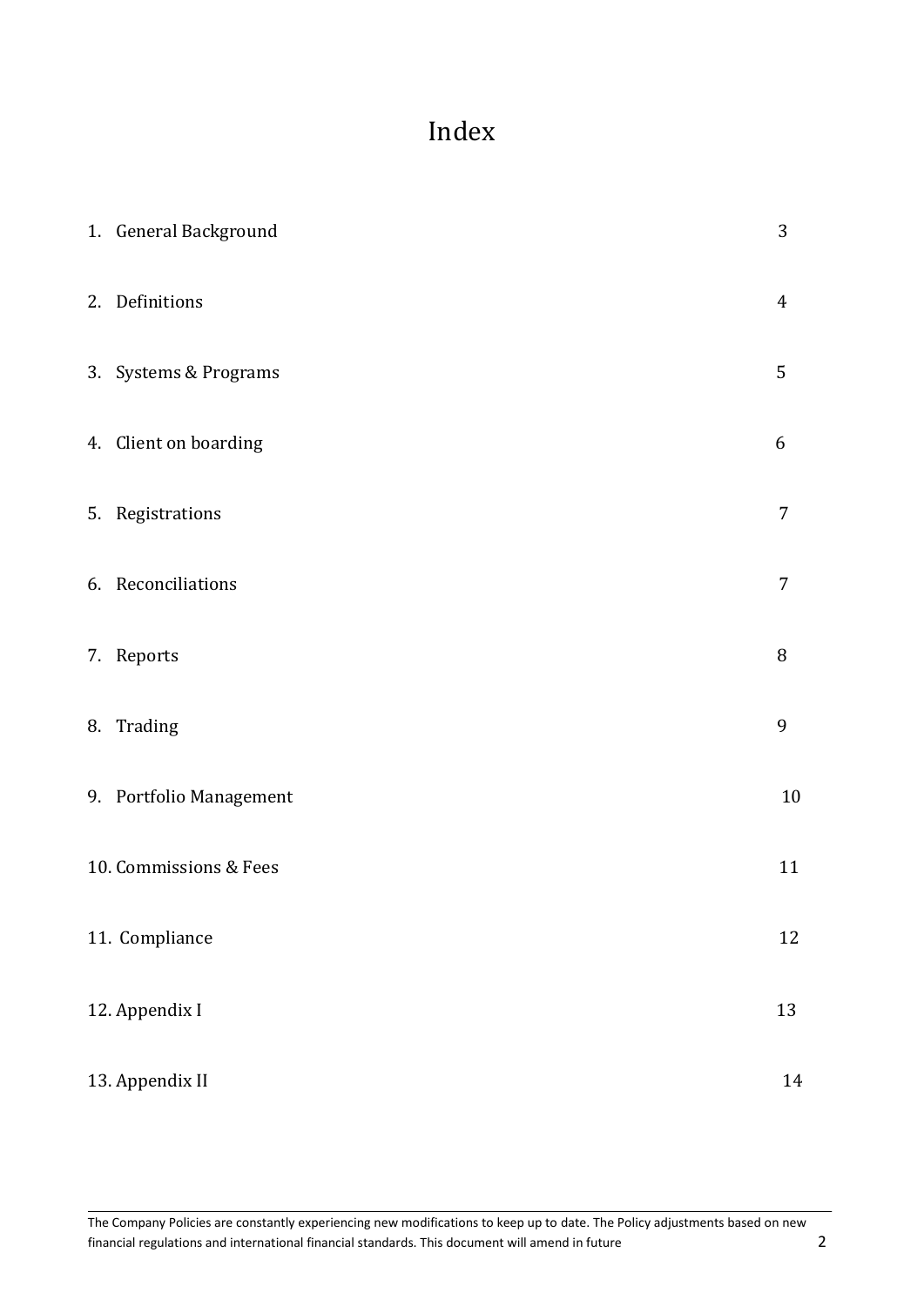### *General Background*

Fidelis Wealth Management LLC (the 'company') is a licenced brokerage company in Georgia and by nature deals with complicated performances on a daily basis. The execution of these daily performances requires simultaneous engagement of human involvement and technology. It is essential to distribute the workload and establish a policy.

This policy is specifically designed for the company with the intention of having an efficient and effective operational process. This policy oversees the full back office activity. The company makes use of a specific program designed to cover investment operation such as client on boarding, contracts, accounts, orders, funds, securities, banks, brokers, reporting, registrations, reconciliations, regulatory, custody, transactions and simulations. This program also helps the company prepare regulatory reporting requirements.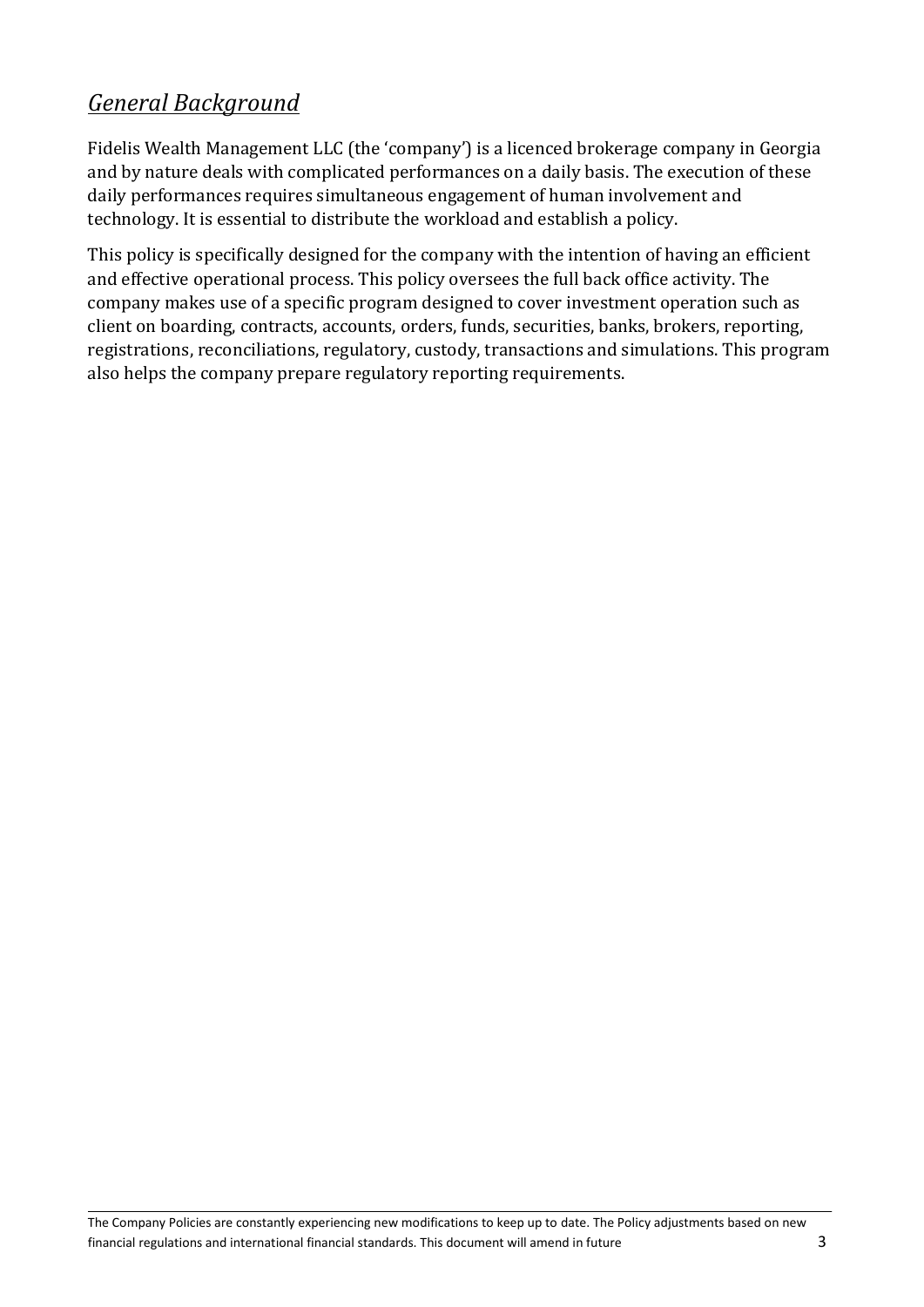## *Definitions*

| <b>The Company</b>           | Fidelis Wealth Management LLC                         |
|------------------------------|-------------------------------------------------------|
| <b>Order Register</b>        | Daily registration of cash transactions.              |
| <b>Accounting Journal</b>    | Daily registration of securities transactions.        |
| <b>AUM</b>                   | Assets under management                               |
| <b>Simulation</b>            | Preparing the order for execution.                    |
| <b>Financial Instruments</b> | All types of Market Securities.                       |
| <b>Reconciliation</b>        | Organizing and balancing of accounts.                 |
| <b>Antana Software</b>       | Program for Investment operation and administration.  |
| <b>Parallel Cloud</b>        | System to organize programmes and files in one space. |
| Compliance                   | Registration of regulatory or client information.     |
| <b>DD</b>                    | Due Diligence                                         |
| <b>HNWI</b>                  | High Net-Worth Individuals                            |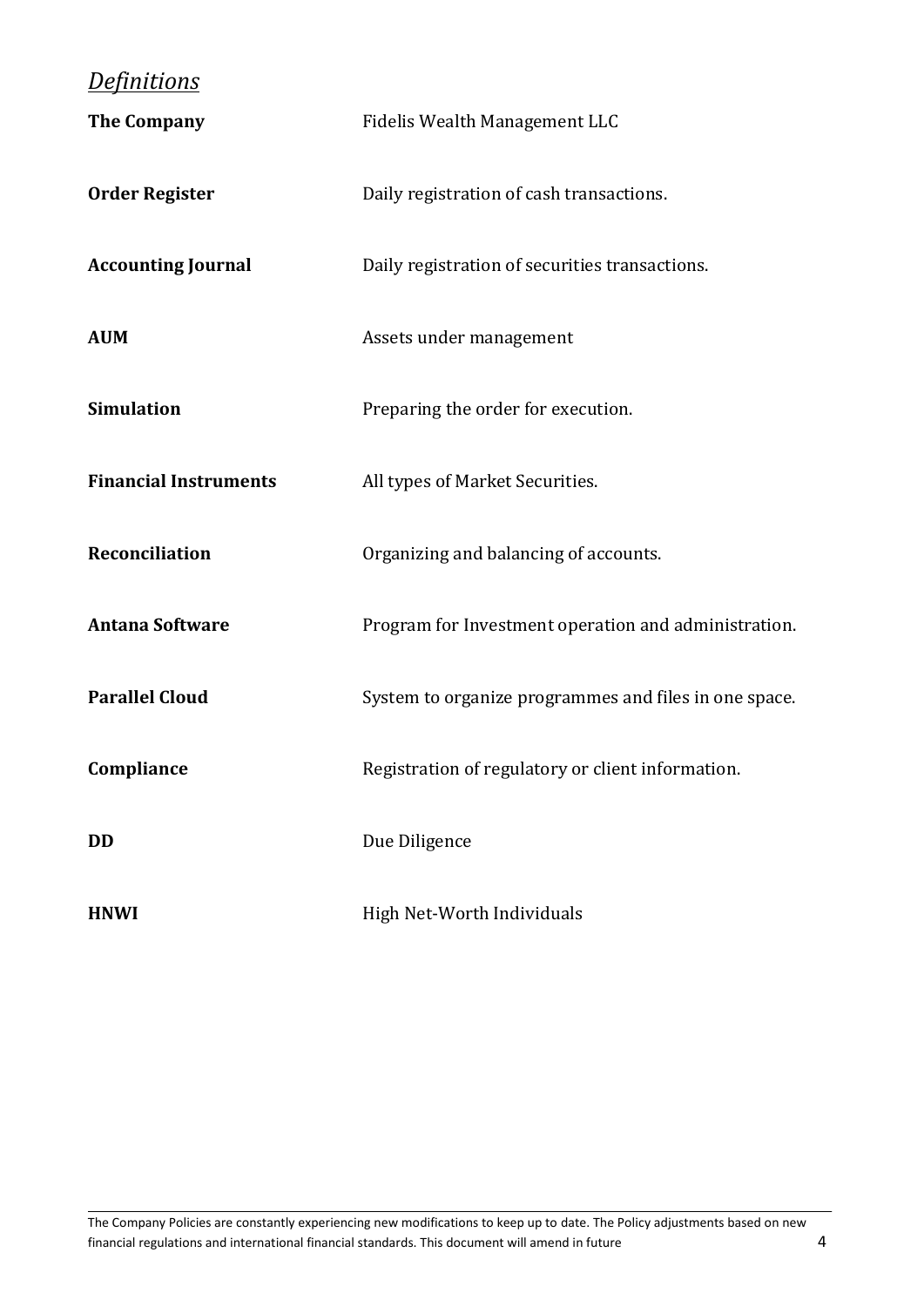### *Systems & Programs*

The Company uses an outsourced server provided by Netability, a company registered in Manno, Switzerland. Netability provide us with virtual desktops on their system, Parallels. Parallels combines huge digital information in one big, secure server farm in Switzerland. The cloud system offers a separate desktop for all employees from which they carry out their daily operations.

The general programs that the company uses for its back office accounting can be found on Parallels. This program is called Antana and it is made particularly for recording and monitoring back office and trade desk activities. Antana is used to create a client portfolio, register daily movements, generate statements & reports, back office accounting, orders, transactions and other important documents.

The Program can produce several types of information:

- 1. Portfolio statements 22. Issuers Database
- 
- 3. Liquidity statements 24. Introducer database
- 
- 5. Regulatory reports 26. Periodic reports
- 6. Accounting reports 27. Algorithms
- 
- 8. Accounting journals 29. Deposits
- 
- 
- 11. Investment strategies 32. Join accounts
- 12. Financial instruments 33. Groups
- 13. Fee & Commission report 34. Profit & Loss
- 14. Client information 36. Portfolio model
- 15. Client contracts 37. Leverage
- 
- 17. Broker database
- 18. Securities database
- 19. Custodian database
- 20. Liquidity database
- 
- 2. Position Statements 23. Power of attorney database
	-
- 4. Financial reports 25. Counterparty database
	-
	-
- 7. Order registers 28. Risk management
	-
- 9. Transaction history 30. Counterparty Settlements
- 10. Order history 31. Coupon & Maturity
	-
	-
	-
	-
	-
- 16. Bank database 38. Several more futures

It can regulate, report, account, and monitor all aspects of the investment process. The respective user registers, confirms, simulates, inserts, opens and closes accounts, reconciles reports, extracts, calculates and executes operations every day. The contract with the supplier provides updates not only on technical matters but also online and compliance with the rules and updates which regulate management and brokerage activities in EU and US countries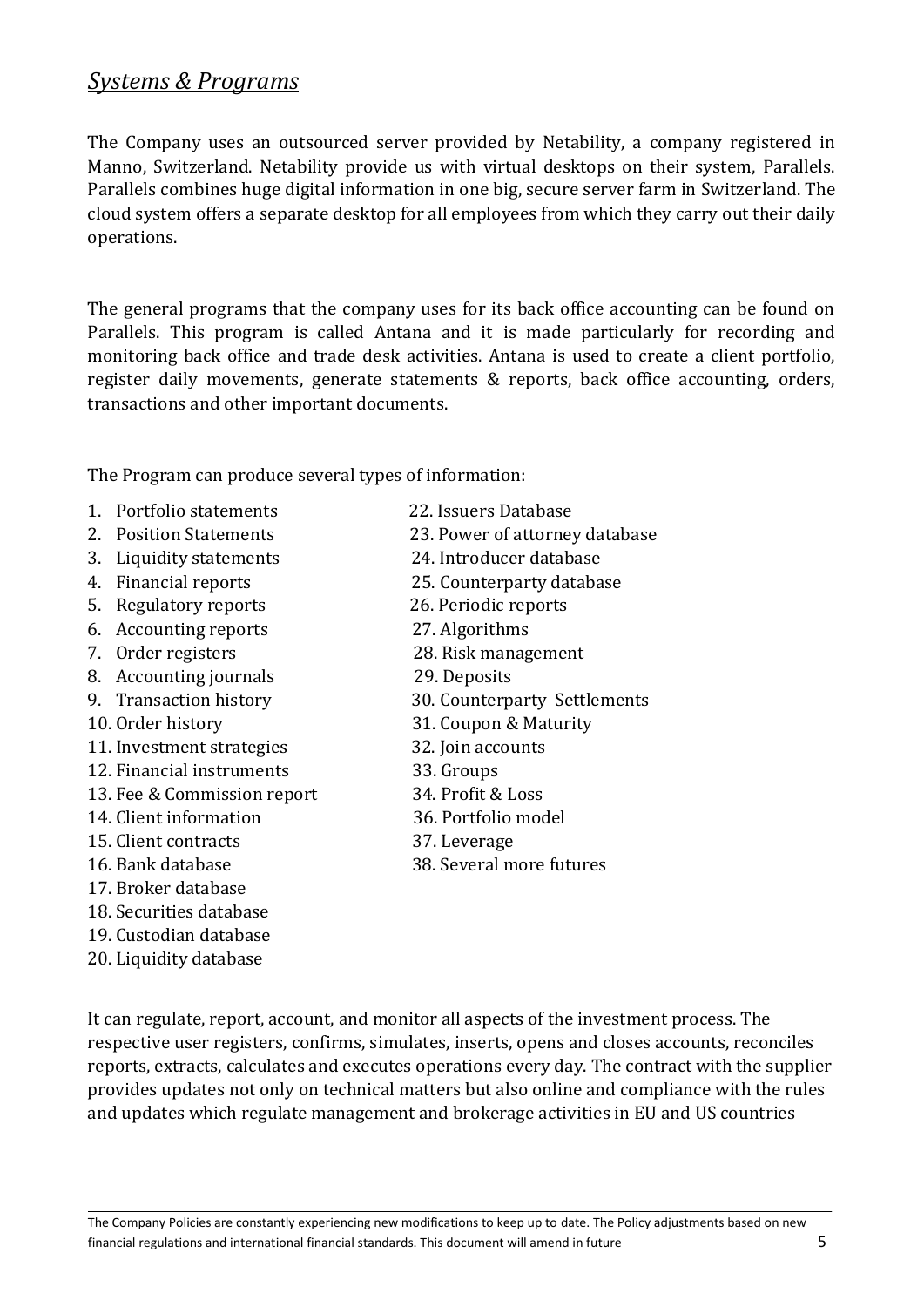### *Hardware*

The Company is equipped with modern computers with I5 and I7 processors. The computers are all-in-one and operate with Microsoft Windows. The computers are connected with UPSs to avoid a system crash in case of power outage. The trading computers use the latest equipment and technology and are specially designed to handle all types of trading capabilities. IT maintenance covered by outsource company Netability.

### *Client on boarding*

The company is a regulated & licenced broker therefore it is responsible to carry out proper due diligence and compliance procedures.

When opening a new client account the company conducts proper due diligence on every proposed account holder, be it individual or entity, and all necessary documents are collected and validated before we can proceed with the account opening. The authenticity of the documents is checked and where required original signatures, stamps, certified true copies, apostille, notary certifications and any other necessary requirements are obtained.

It is in the company's best interest to have all the required documentation on the proposed clients and that these documents are kept up to date by carrying out on going monitoring.

### *Registrations*

The Company registers several types of information from single transaction to compliance information. These registrations done every minute in order to keep system up to date. Administration accounts and update information all the time. Registrations are following: Client account information, liquidity movements, Security movements, Bank transactions, Broker transactions, Appling fees & commissions, Entering dividends/coupons, Converting currency, Simulations register, Third party register, Securities data base update, market updates and all the updates that happens in reality.

The Administration registers information in original documents (Paper copies). The Documents include forms, agreements, power of attorneys, KYC, orders, certificates, licences, CVs, criminal records, background checks and many more. Every day generated lots of documents that handled on proper manner. All the documents organized and some are numerated as well.

The Operation covers two way registrations in Cloud and Hard copy. The Priority is to have back up information on both cases digital and original copies. The Company will keeps this information over 10 years.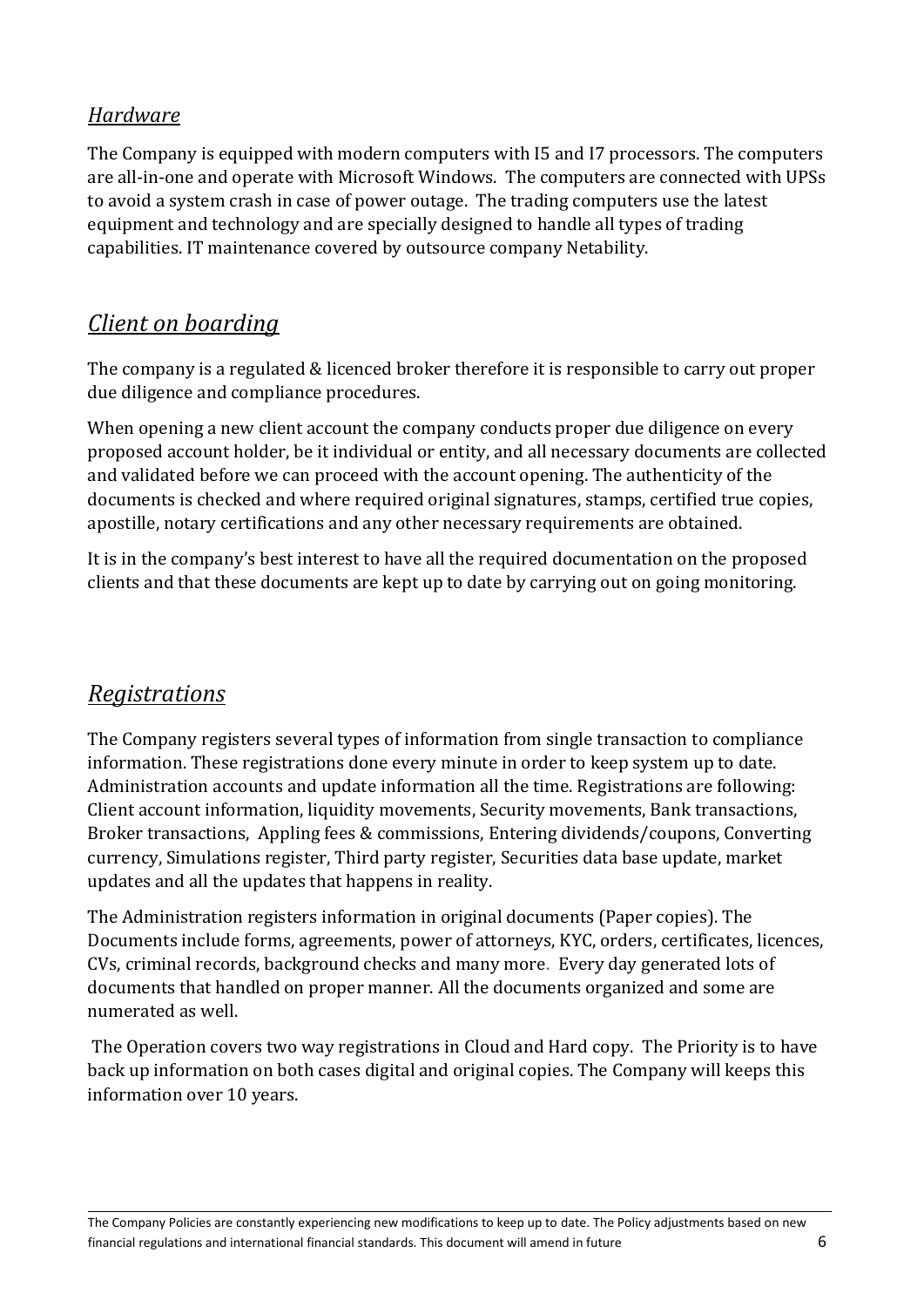### *Reconciliations*

The Administrative work reconciles and balance entire system. The operation covers several types of reconciliations which include client liquidity, securities, transactions, fees, banks, brokers, order register and accounting Journals. Every day accounts are sorted according to client position. In order to balance numbers, it require careful monitoring of various details. The Challenges can hide in specifics or in simple issues. It can covered under transactions, fees, orders, securities, registrations, technical process and etc.

The Company has several balance sheets where it organizes data separately from back office program. The Data represented in excel and pdf formats. There is constant update of sheets to create statements in PDF format. These are row data that copy actual program data. Reconciliations happens based on various checks and verifications. Team work is well depend from each other. If someone miss something, there is always another colleague to meet missed point and reconcile the data. There is no way administration can't reconcile issue because at the end of the day final balance must look sharp.

#### The Single day reconciliation method

First, It essential to reconcile Clients cash and securities. Usually it's sorted well enough, if it's not the case, person should go back and see scrupulously every movement. It's not simple process and it can take a day. It can involve a team work until issue is not fixed.

Second, It important to reconcile banks, brokers, portfolios. Person should compare virtual accounts to actual bank accounts, broker accounts and portfolios. To make sure all securities are organized, total liquidity is balanced. The problems can come from third parties as well but company can't tolerate human based or technical based issues.

The Reconciliations is very routine process of daily work. The Back office reconciles data every day, every month and every quarter. The Company will audit reconciliations at end of the year.

### *Reports*

Financial institutions are obliged to work transparently, to act fair and are regulated by the government. The Company, being a licensed entity, is obliged to present several types of reports for clients, for the Revenue Service, for the National Bank of Georgia, for the Financial Monitoring Services and occasionally for third parties. The system is used to organize cash movement reports for anti-money laundering, fiscal report for company progress, risk profile report to see financial health, portfolio report to arrange strategies or securities, position statements to send out to clients, quarter and six months report for regulators..

The company shall update its policies and procedures based on business activity or new regulations to keep them up to date.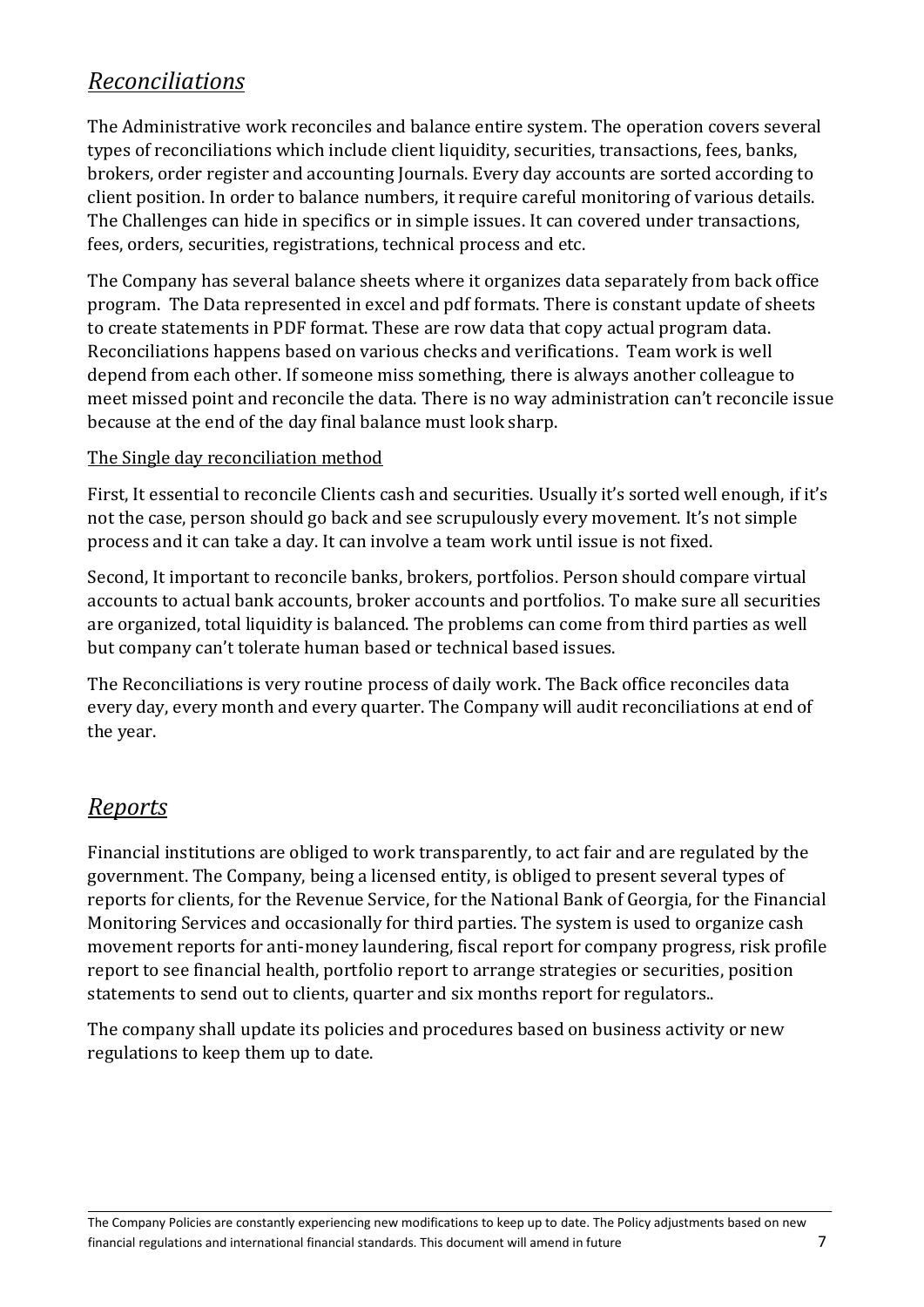# *Trading*

The Company monitors and executes all the trades in according World best standards. The Trades are registered on company form and in digital file. The single transactions buy or sell is registered very detailed, it accounts dates, security name, quantity, currency, market code, execution price, note, time and Client code. The forms are saved in catalogues, well organized with date. The Company can always go back, check, verify and prove any type of transaction. All the information that company performs behalf of the client, it made on hard and digital copies. Every trade is registered, and accounted under Antana program. Every trade is under pre trading activity before it executed. The System collects all the trades and organize in professional method. The Company monitor and support all individual, corporate clients. The Monitoring include all trades and portfolio management. The Information constantly updates in the program and its main platform for back office operation. The Clients can always ask for help or guidance, it will be question or technical support. The Operation Team is ready for all types of assistants.

### *Brokerage*

The company's first income stream is its licenced activity – brokerage. The company always aims to provide the best commissions.

The Brokerage commissions are developed on several base points. These can differ according to different markets price, different financial instruments, intermediary brokers, trading volume and actual company fees.

The company deals with different intermediary brokers in order to receive the best prices possible and to avoid extra expenses for its clients.

The Company conducts business with HNWI and customer satisfaction is the company's priority.

The company aims to be transparent and fair during the client relationship. The company informs and updates all clients on a regular basis.

### *Portfolio Management*

The company's second activity is Portfolio Management. The company manages and invests clients' assets on their behalf.

To manage the AUM properly the company requires a strategy line set up. It's important that the client understands how the strategy is incorporated with different asset classes, industries or funds. The Portfolio is governed by the strategic line agreed with the client. These definitions are defined under the risk character of each strategy.

Low represents low risk profile and High strategy represents the high risk profile. High strategy is more profit oriented however low strategy is more defensive. When the client is deciding how to invest the funds in his portfolio, the client is well informed about the risks that the market involves and the client should tolerate market volatility.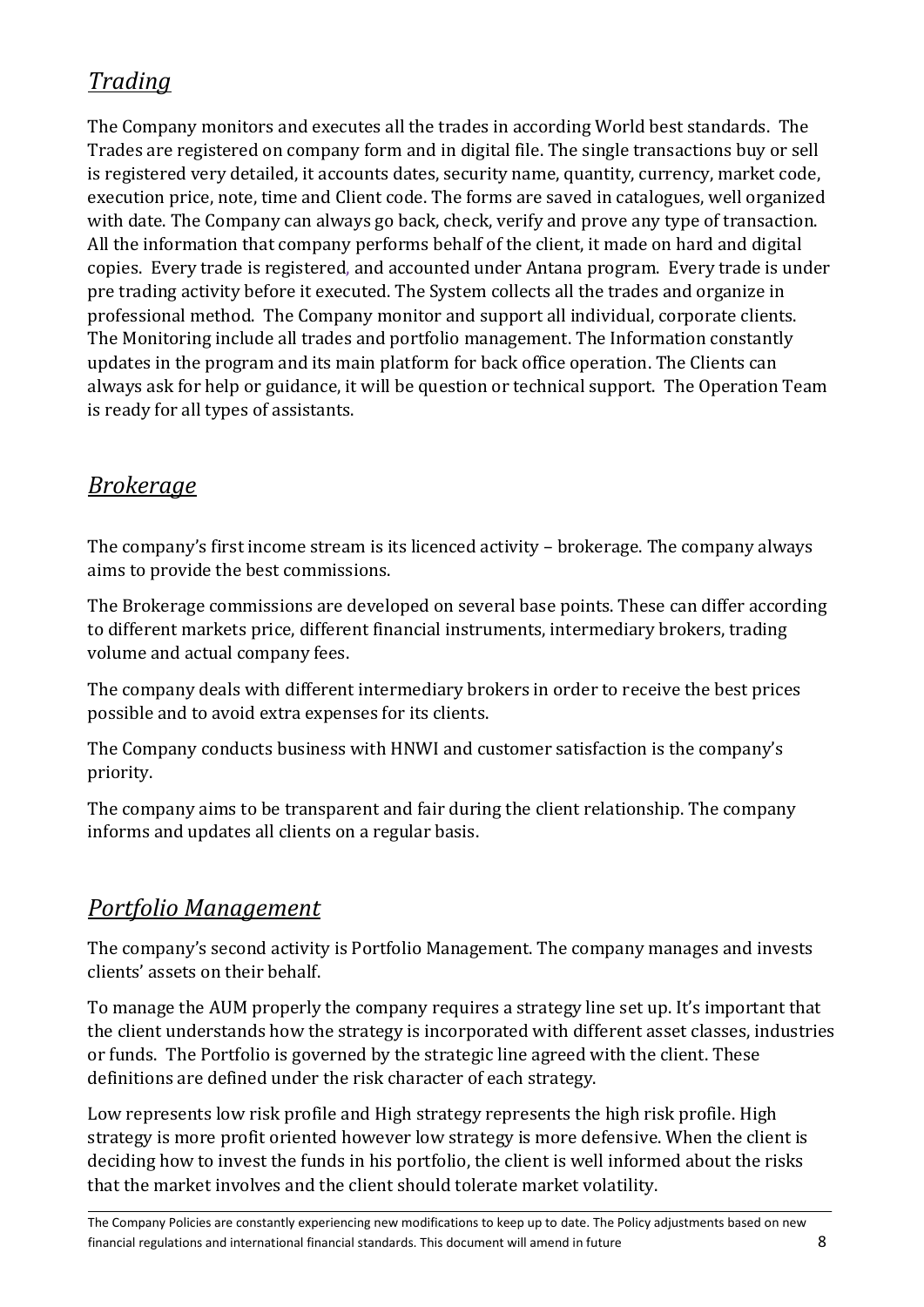The market is always under monitoring and volatility is kept under control. The portfolio managers can change or shift positions based on the market performance. Portfolio management requires the support of the back office to register and organize all the position movements. Back office carries out the following functions:

- 1. records all premiums or incentives developed by securities profit. Every day the back office team counts and registers dividends, coupons, interest, yields and etc.
- 2. registers, reconciles, reports and does all the necessary procedures to organize the entire portfolio.

Portfolio management is outsourced to Alpha Value Management Ltd.

The company is responsible to prepare and send a statement to each client at end of the quarter.

Portfolio management has three types of fees:

1. Management fee is charged to the clients every quarter. The fee percentage can vary from 0.5% to 4.0%, and it is based on the client's assets under management.

2. Performance fee is charged to the clients every quarter depending on the portfolio's performance. The fee percentage can vary form 10% to 30%,

3. Custody fee is charged to the clients every quarter and it is the custodian service fee. This fee amount to between 0.10% and 40% on the assets under management.

These fees can change depending on the growth of the business. Current opened accounts shall remain the same. These are the company's commission and fee structures. The company aims for optimal conditions and payment structures can change or be modified in the long run.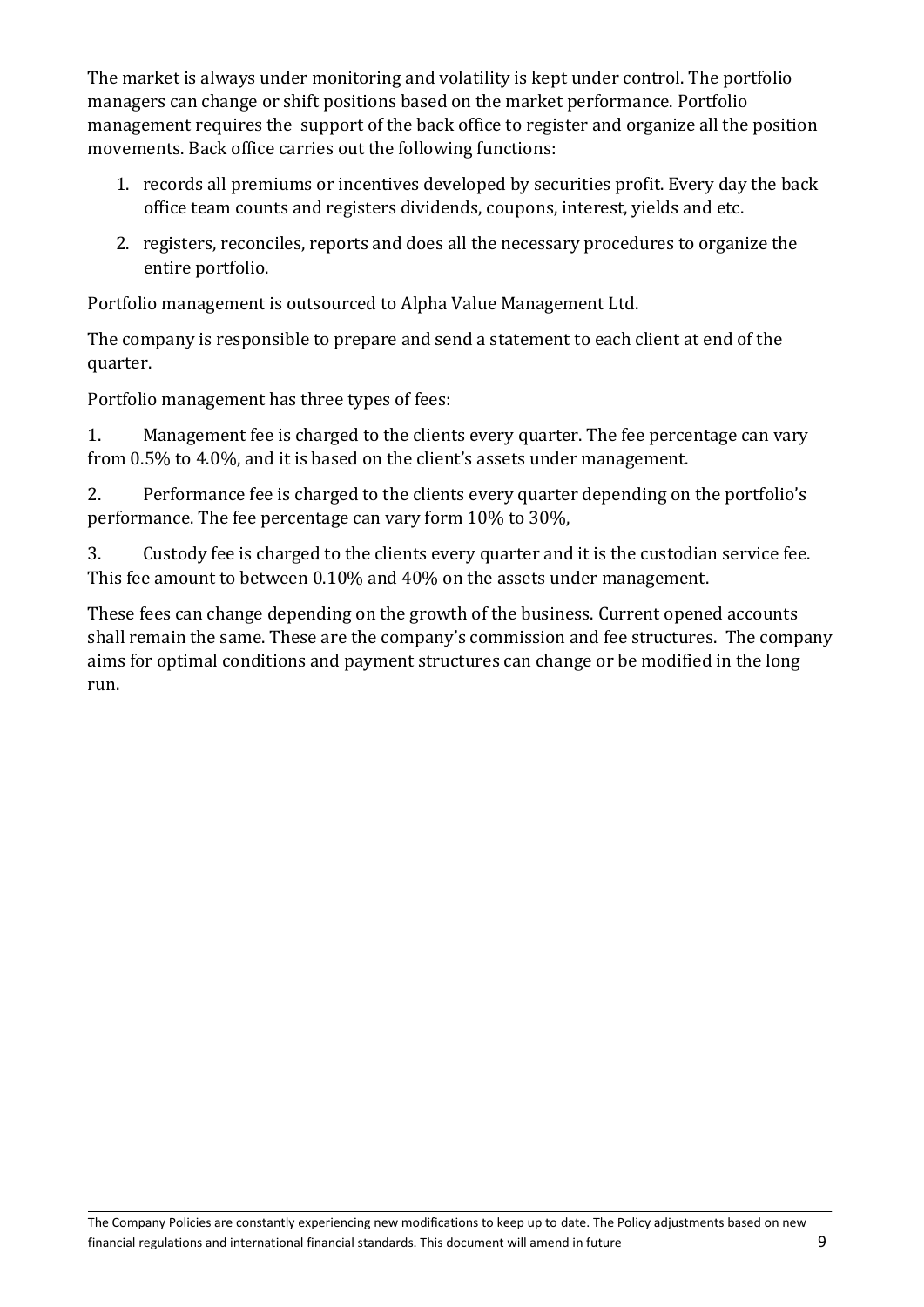

# შპს ფიდელის ველს მენეჯმენტის ბექ-ოფისის პოლიტიკა

დათარიღებული 2018 წლის 1 ნოემბრით

კომპანიის პოლისი მუდმივად განიცდის ახალ ცვლილებებს, თანამედროვეობის შესანარჩუნებლად. პოლისის კორექტირება ეფუძნება ახალ ფინანსურ რეგლამენტებსა და საერთაშორისო საფინანსო სტანდარტებს. ეს დოკუმენტი მომავალში შეიცვლება 1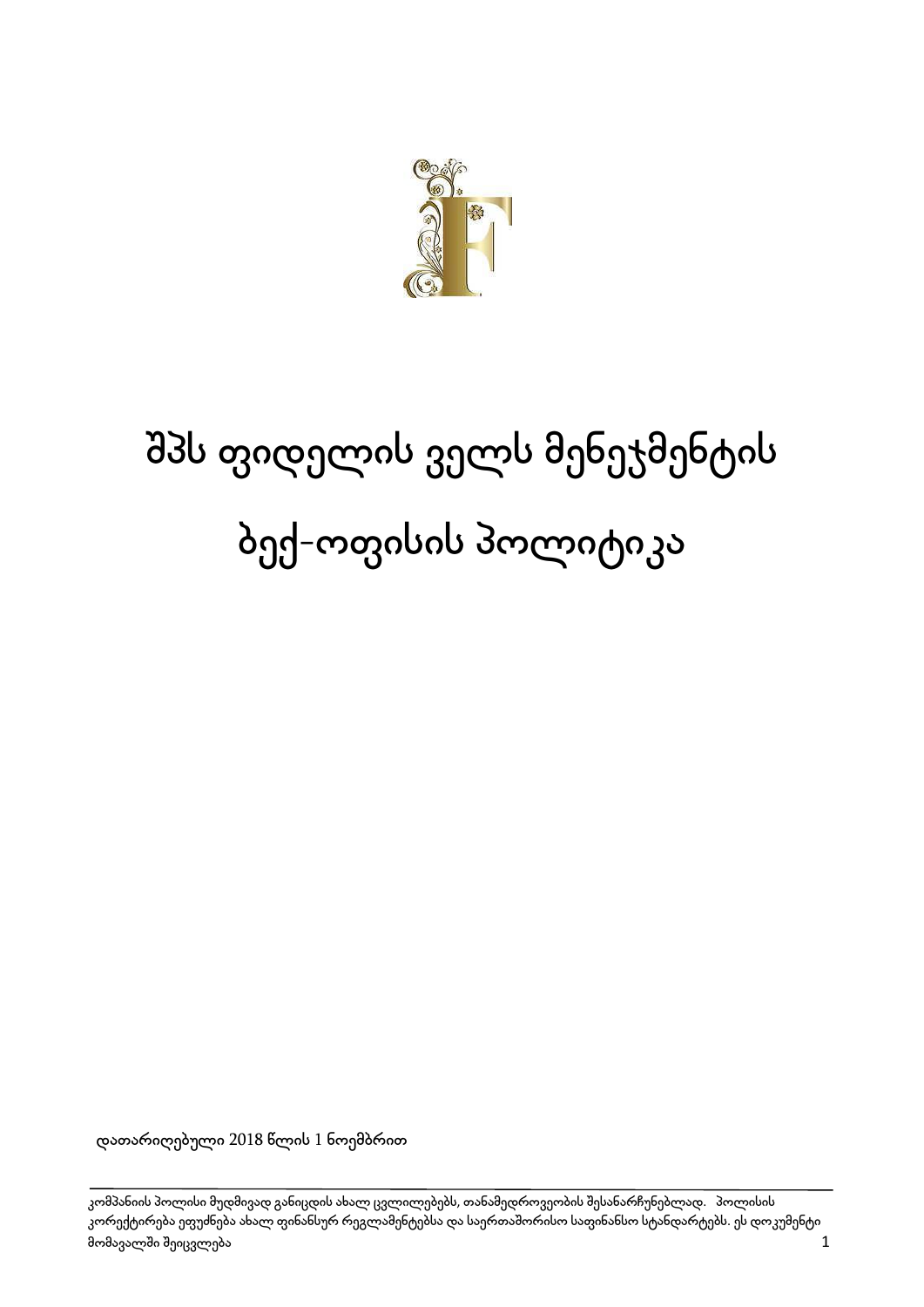# სარჩევი

| $\mathbf{1}$   |                                   | 3              |
|----------------|-----------------------------------|----------------|
| $\overline{2}$ | ზოგადი ინფორმაცია<br>განმარტებები | 3              |
| 3              | სისტემები და პროგრამები           | $\overline{4}$ |
| $\overline{4}$ | კლიენტებთან ურთიერთობის დამყარება | 6              |
| 5              | რეგისტრაციები                     | 6              |
| 6              | შეთანხმებები                      | 7              |
| 7              | ანგარიშები                        | 8              |
| 8              | ვაჭრობა                           | 9              |
| 9              | პორტფოლიოს მენეჯმენტი             | 10             |
| 10             | საკომისიოები და გადასახადები      | $11\,$         |
| 11             | შესაბამისობა                      |                |
|                |                                   | 12             |
| 12             | დანართი $I$                       | 13             |
| 13             | დანართი II                        | 14             |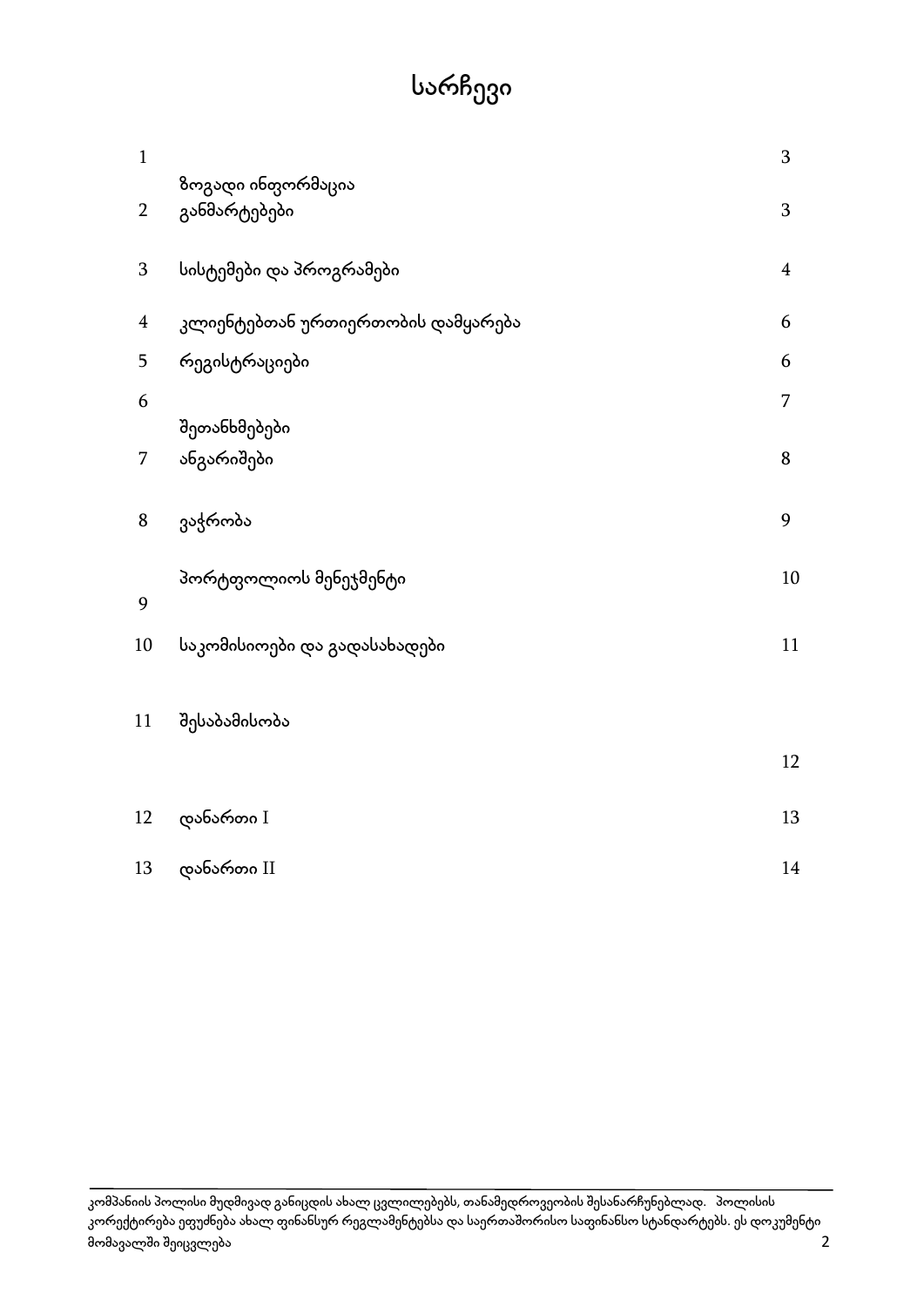# <mark>ზოგადი ინფორმაცია</mark>

შპს "ფიდელის ველს მენეჯმენტი" ("კომპანია") არის ლიცენზირებული ბროკერული კომპანია საქართველოში და კომპანიისგან გამომდინარე, ყოველდღიურად განიხილავს რთულ საკითხებს. ამ ყოველდღიური საქმიანობის შესრულება მოითხოვს ადამიანური რესურსების და ტექნოლოგიების ერთდროულ ჩართულობას. აუცილებელია სამუშაოს გადანაწილება და პოლისის ჩამოყალიბება.

ეს პოლისი სპეციალურად შექმნილია კომპანიისთვის, რათა უზრუნველყოს ეფექტური და ეფექტიანი საოპერაციო პროცესი. ეს პოლისი ფარავს მთლიანი ბექ-ოფისის საქმიანობას. კომპანია იყენებს სპეციალურ პროგრამას, რომელიც მოიცავს საინვესტიციო ოპერაციებს, როგორიცაა კლიენტის გაცნობა, კონტრაქტები, ანგარიშები, ბრძანებები, სახსრები, ფასიანი ქაღალდები, ბანკები, ბროკერები, ანგარიშგები, რეგისტრაციები, შეთანხმები, მარეგულირებელი, კონტროლი, გარიგება და სიმულაციები. ეს პროგრამა ასევე ეხმარება კომპანიას მარეგულირებელი ანგარიშგების მოთხოვნების მომზადებაში.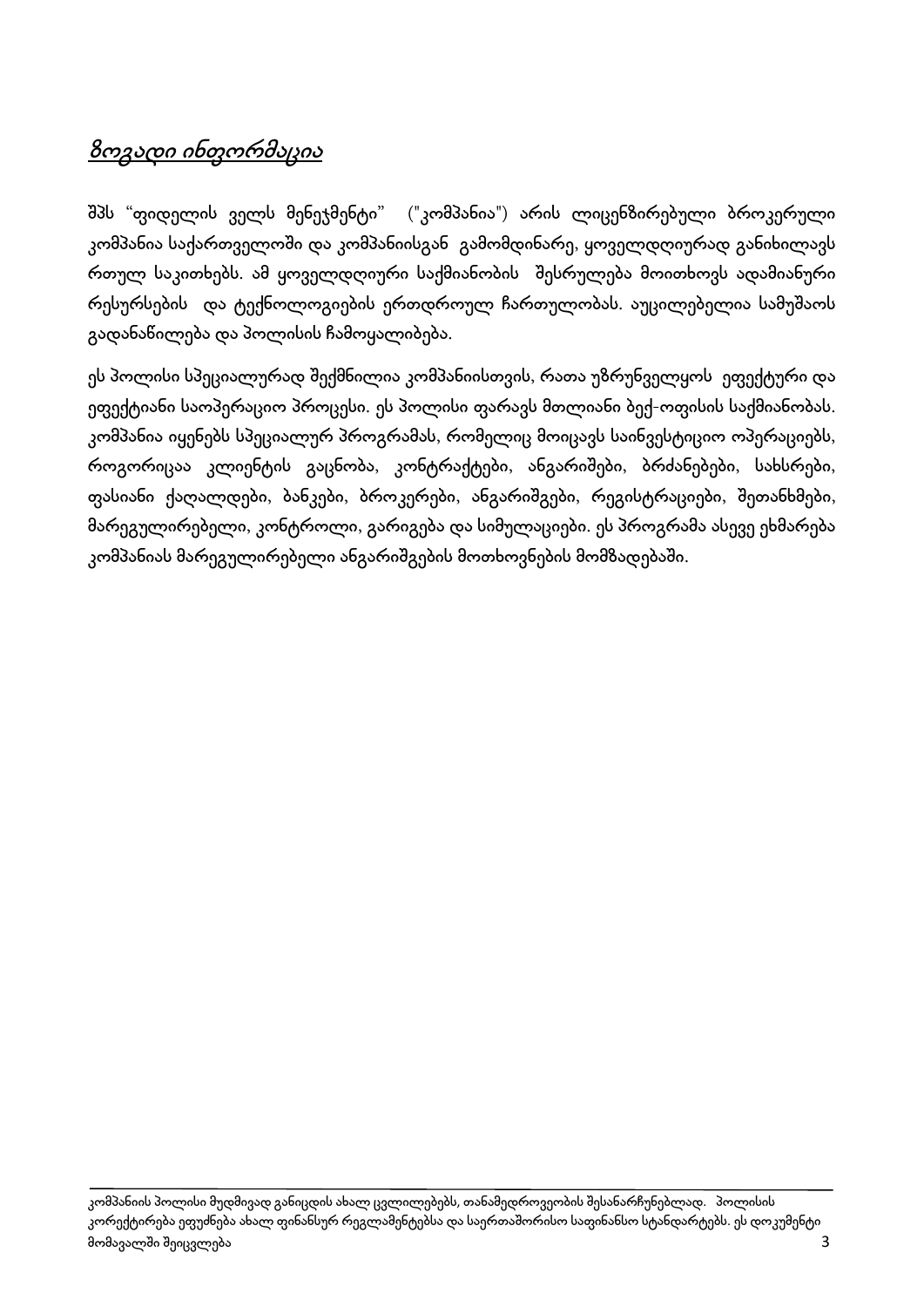განმარტებები

| კომპანია                           | შპს ფიდელის ველს მენეჯმენტი                                          |
|------------------------------------|----------------------------------------------------------------------|
| ბრძანების რეგისტრაცია              | ნაღდი ფულის ტრანზაქციების ყოველდღიური<br>რეგისტრაცია                 |
| საბუღალტრო ჟურნალი                 | ფასიანი ქაღალდების ტრანზაქციების<br>რეგისტრაცია<br>ყოველდღიური       |
| ამქ                                | მართვის ქვეშ არსებული აქტივები                                       |
| სიმულაცია                          | აღსრულების ბრძანების მომზადება.                                      |
| ფინანსური ინსტრუმენტები            | ყველა სახის საბაზრო ფასიანი ქაღალდები.                               |
| შეთანხმება                         | ანგარიშების ორგანიზება და დაბალანსება                                |
| ანტანას პროგრამული<br>უზრუნველყოფა | საინვესტიციო ოპერაციისა და<br>ადმინისტრირების პროგრამა.              |
| პარარელური ქლაუდი                  | ერთ სივრცეში პროგრამებისა და ფაილების<br>ორგანიზების სისტემა.        |
| შესაბამისობა                       | შესაბამისობა მარეგულირებლის ან<br>კლიენტების ინფორმაციის რეგისტრაცია |
| 99                                 | მოვალეობრივი მზრუნველობა                                             |
| მსღი                               | მაღალი სუფთა ღირებულების ინდივიდები                                  |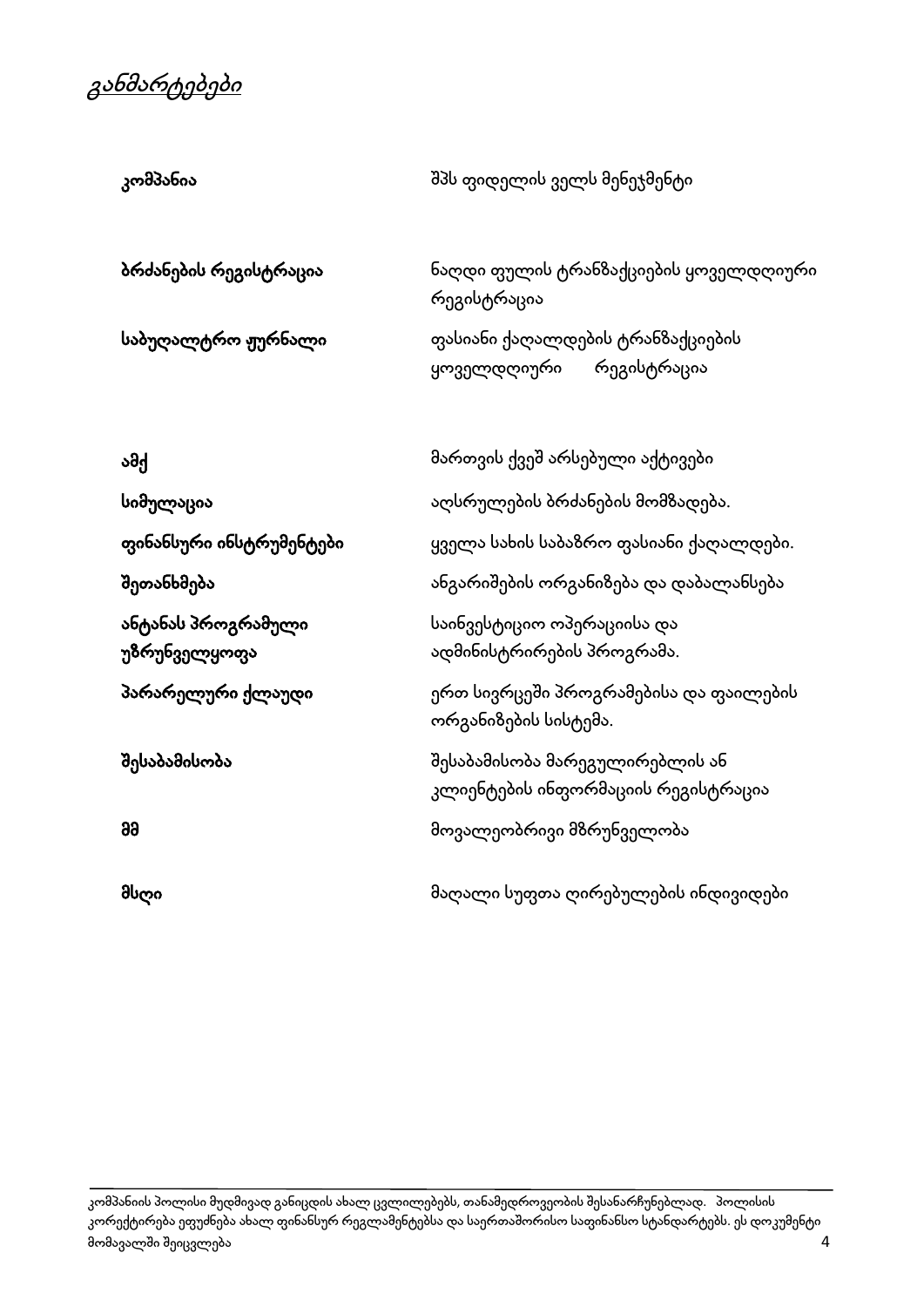# სისტემები და პროგრამები

კომპანია იყენებს Netability-ის მიერ მიწოდებულ აუთსორსინგის სერვერს, კომპანია რეგისტრირებულია მანნოში, შვეიცარიაში. Netability ახდენს ჩვენს უზრუნველყოფას ვირტუალური ეკრანებით საკუთარ სისტემაში, პარარელები. პარალელები აერთიანებს უზარმაზარ ციფრულ ინფორმაციას შვეიცარიაში, ერთ დიდ, უსაფრთხო სერვერის საწარმოში. ქლაუდ სისტემა სთავაზობს ცალკეულ ეკრანებს ყველა თანამშრომლისთვის, საიდანაც ისინი ყოველდღიურად განახორციელებენ საქმიანობას.

ზოგადი პროგრამები, რომელსაც კომპანია იყენებს მისი ბექ-ოფისის საბუღალტრო აღრიცხვისთვის, შეიძლება ვნახოთ პარალელების სისტემაში. ამ პროგრამას ეწოდება ანტანა და ჩვეულებრივ გამოიყენება, განსაკუთრებით ბექ-ოფისის და სავაჭრო ბიუროების სამუშაოების ჩაწერისა და მონიტორინგისთვის. ანტანას პროგრამა გამოიყენება კლიენტის პორტფოლიოს შექმნის, ყოველდღიური მოძრაობის დარეგისტრირების, განცხადებების და ანგარიშების შექმნის, ბექ-ოფისის ბუღალტერიის, ბრძანებების, გარიგებების და სხვა მნიშვნელოვანი დოკუმენტებითვის.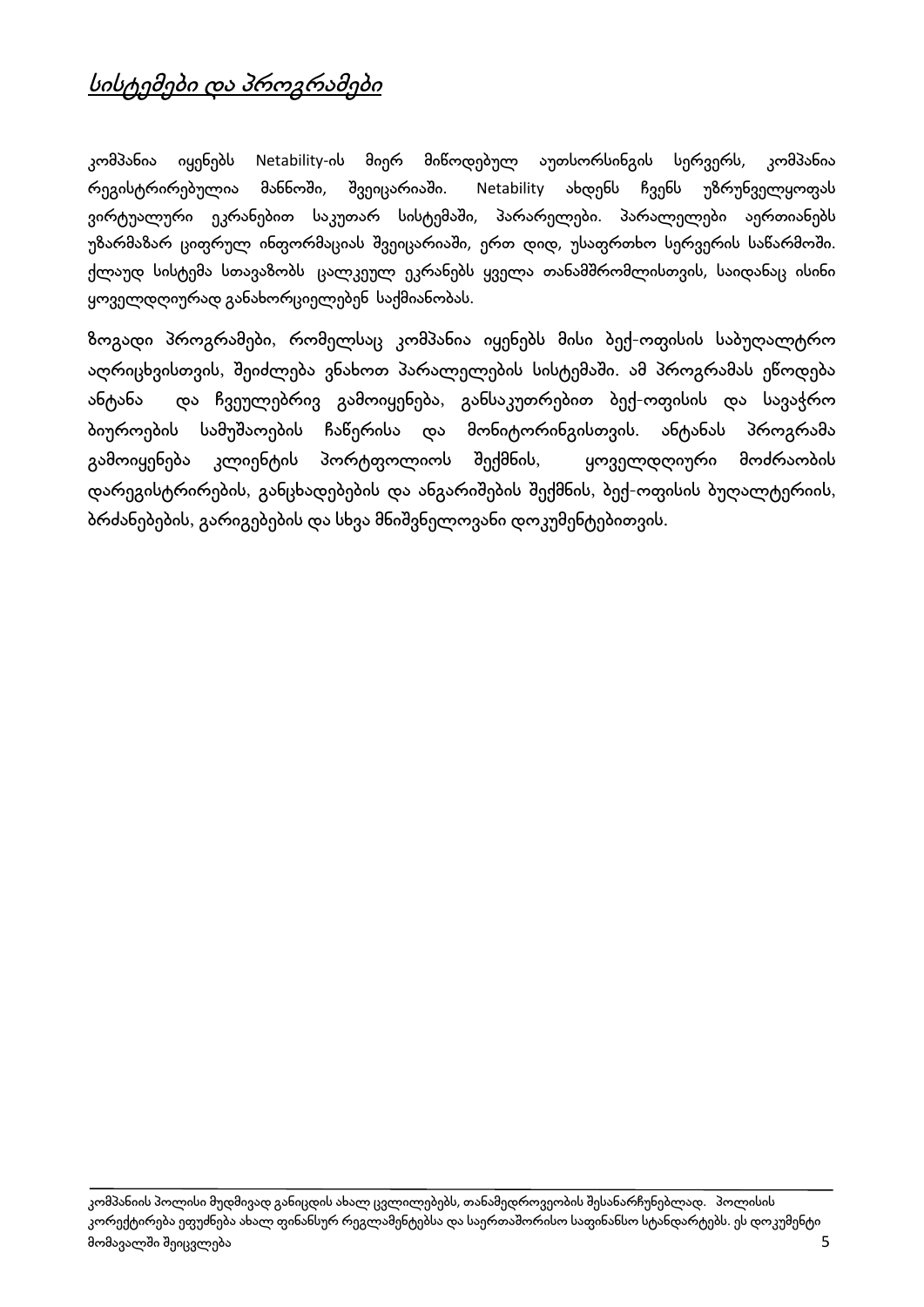### პროგრამას შეუძლია რამდენიმე სახის ინფორმაცია წარმოადგინოს:

- 
- 
- 3 ლიკვიდურობის განცხადებები 24 წარმდგენების მონაცემთა ბაზე
- 
- 5 მარეგულირებელი ანგარიშები 26 პერიოდული ანგარიშრები
- 6 საბუღალტრო ანგარიშები 27 ალგორითმები
- 7 რეგისტრაციის ბრძანება 28 რისკის მართვა
- 8 საბუღალტრო ჟურნალები 29 დეპოზიტები
- 
- 10 ბრძანების ისტორია 31 კუპონი და ვადა
- 11 საინვესტიციო სტრატეგიები 32 ერთობლივი ანგარიშები
- 12 ფინანსური ინსტრუმენტები 33 ჯგუფები
- 13 გადასახადებისა და საკომისიოების ანგარიში
- 
- 15 კლიენტის ხელშეკრულებები 37 ბერკეტის სისტემა
- 
- 17 ბროკერის მონაცემთა ბაზა
- 18 ფასიანი ქაღალდების მონაცემთა ბაზა
- 19 მეურვეობის მონაცემთა ბაზა
- 20 ლიკვიდურობის მონაცემთა ბაზა
- 1 პორტფოლიოს განცხადებები 22 ობლიგაციის გამცემის მონაცემთა ბაზა
- 2 პოზიციის განცხადებები 23 ადვოკატთა მონაცემთა ბაზერ
	-
- 4 ფინანსური ანგარიშები 25 მხარეების მონაცემთა ბაზე
	-
	-
	-
	-
- 9 ტრანსაქციის ისტორია 30 შემხვედრი მხარის გადაწყვეტილებები
	-
	-
	-
	- 34 მოგება და ზარალი
- 14 კლიენტის ინფორმაცია 36 პორტფოლიოს მოდელი
	-
- 16 ბანკის მონაცემთა ბაზა 38 კიდევ რამდენიმე სწრაფი გარიგება

მას შეუძლია მოახდინოს რეგულირება, ანგარიშგება, ანგარიში და მონიტორინგი გაუკეთოს საინვესტიციო პროცესის ყველა ასპექტს. შესაბამისი მომხმარებელი არეგისტრირებს, ადასტურებს, სიმულაციას აკეთებს, ჩანართებს აკეთებს, ხსნის და ხურავს ანგარიშებს, ანგარიშებს აჯამებს, ამონაწერს აკეთებს, ითვლის და ახორციელებს ოპერაციებს ყოველდღე. მიმწოდებელთან ხელშეკრულება ითვალისწინებს სიახლეებს არა მარტო ტექნიკურ საკითხებზე, აგრეთვე ონლაინ და შესაბამისობაშია წესებსა და განახლებებთან, რომლებიც არეგულირებენ ევროკავშირის და აშშ-ს ქვეყნებში მენეჯმენტის და საბროკერო საქმიანობას.

კომპანიის პოლისი მუდმივად განიცდის ახალ ცვლილებებს, თანამედროვეობის შესანარჩუნებლად. პოლისის კორექტირება ეფუძნება ახალ ფინანსურ რეგლამენტებსა და საერთაშორისო საფინანსო სტანდარტებს. ეს დოკუმენტი მომავალში შეიცვლება 6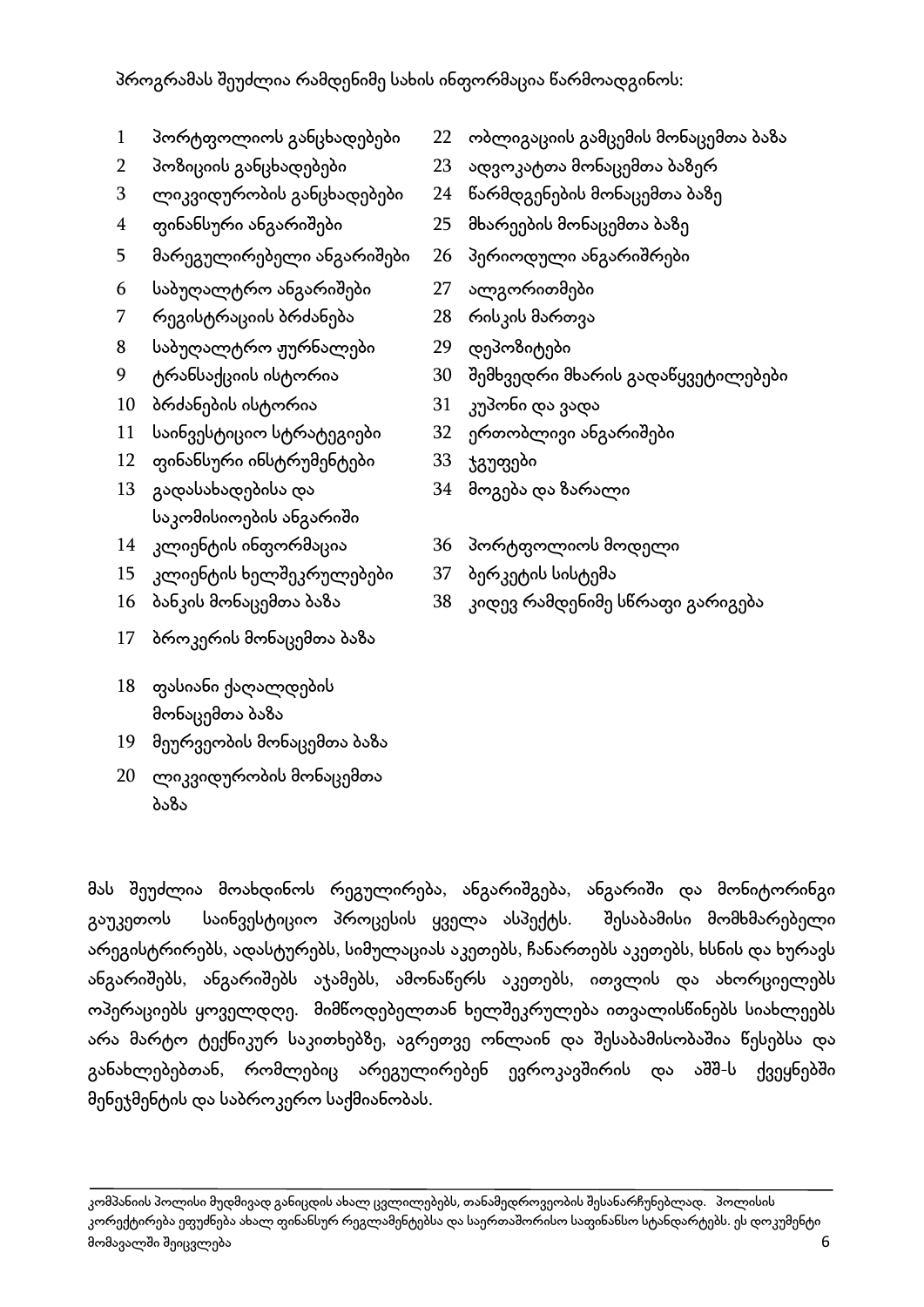### კომპიუტერული სისტემა

კომპანია აღჭურვილია თანამედროვე კომპიუტერებით I5 და პროცესორებით I7. კომპიუტერები არის ყველაფერი ერთში პრინციპით და მოქმედებს Microsoft Windows-ით. კომპიუტერები უკავშირდება UPS- ს, რათა თავიდან იქნას აცილებული სისტემის შეჩერება ელექტროენერგიის შეწყვეტის შემთხვევაში. სავაჭრო კომპიუტერები იყენებენ უახლეს ტექნიკას და აღჭურვილობას და სპეციალურად შექმნილია ყველა სახის სავაჭრო შესაძლებლობების მოსაგვარებლად. IT მომსახურებას უზრუნველყოფს აუთსორსინგის კომპანია Netability.

## კლიენტებთან ურთიერთობის დამყარება

კომპანია რეგულირებადი და ლიცენზირებული საბროკერო კომპანიაა, ამიტომ იგი ვალდებულია განახორციელოს საქმიანობა შესაბამისი გულდასმით და შესაბამისობის პროცედურებით.

ახალი კლიენტის ანგარიშის გახსნისას, კომპანია ახორციელებს შესაბამის საქმიანობას სათანადო გულდასმით ყველა შემოთავაზებულ ანგარიშის მფლობელზე, იქნება ის ინდივიდუალური პირი თუ ორგანიზაცია, ყველა აუცილებელი დოკუმენტი იკრიბება ერთად და მოწმდება ანგარიშის გახსნამდე. დოკუმენტების ნამდვილობა მოწმდება და საჭიროების შემთხვევაში ხდება ქვემოთ ჩამოთვლილების მოპოვება: ორიგინალი ხელმოწერები, მარკები, ნოტარიულად დამოწმებული დედანების ასლები, აპოსტილები, სანოტარო მოწმობები და სხვა აუცილებელი მოთხოვნები.

კომპანიის საუკეთესო ინტერესია, ჰქონდეს ყველა საჭირო დოკუმენტაცია შემოთავაზებულ კლიენტებზე და რომ ეს დოკუმენტები დღემდე ინახება მიმდინარე მონიტორინგის განხორციელების შედეგად.

კომპანიის პოლისი მუდმივად განიცდის ახალ ცვლილებებს, თანამედროვეობის შესანარჩუნებლად. პოლისის კორექტირება ეფუძნება ახალ ფინანსურ რეგლამენტებსა და საერთაშორისო საფინანსო სტანდარტებს. ეს დოკუმენტი მომავალში შეიცვლება 7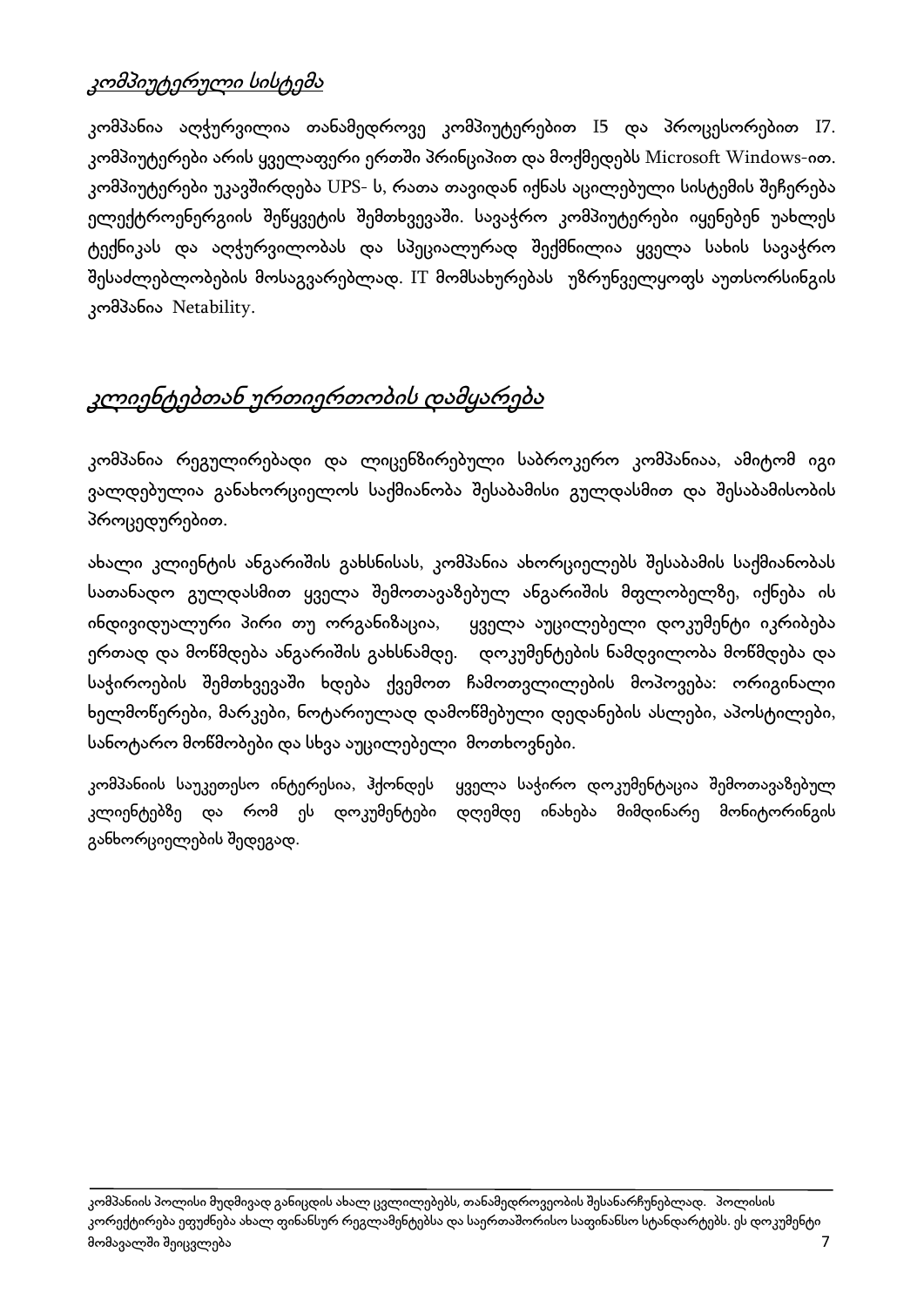# რეგისტრაციები

კომპანია ახდენს რამდენიმე ტიპის ინფორმაციის რეგისტრაციას, ერთი ტრანზაქციიდან დაწყებული ინფორმაციის ერთიან შესაბამისობისობამდე. ეს ჩანაწერები კეთდება ყოველწუთიერად სისტემის განახლებული მდგომარეობაში შენარჩუნებისთვის. ადმინისტრაცია მუდმივად იწერს და ანახლებს ინფორმაციას. რეგისტრაცია გულისხმობს შემდეგს: საბუღალტრო ანგარიშები, ლიკვიდურობის მოძრაობები, უსაფრთხოების მოძრაობები, საბანკო ოპერაციები, საბროკერო ოპერაციები, საკომისიო და საკომისიოები, დივიდენდების / კუპონების შეყვანა, სავალუტო კონვერტირება, სიმულაციების რეგისტრაცია, მესამე მხარის რეგისტრაცია, ფასიანი ქაღალდების ბაზის განახლება, ბაზრის განახლებები და ყველა სახის განახლებული ინფორმაცია, რაც რეალურად ხდება.

ადმინისტრაცია ახდენს ინფორმაციის რეგისტრაციას თავდაპირველ დოკუმენტებში (ქაღალდის ასლები). დოკუმენტები მოიცავს ფორმებს, შეთანხმებებს, მინდობილობებს, "იცნობდე შენს კლიენტს"-ის პროცედურებს, ბრძანებებს, სერტიფიკატებს, ლიცენზიებს, CV-ებს, სისხლის სამართლის ჩანაწერებს, წარსულის შემოწმებას და ბევრ სხვა სახის დოკუმენტს. ყოველდღიურად ხდება უამრავი დოკუმენტის გენერირება, რომელთა წარმართვაც ხდება შესაბამისად. ყველა დოკუმენტი ორგანიზებულია და ზოგიერთი მათგანი, აგრეთვე, დანომრილია.

მოქმედება მოიცავს რეგისტრაციის ორ გზას, რეგისტრაცია ქლაუდში და ბეჭდური რეგისტრაცია (ფურცელზე). მთავარია, რომ არსებობდეს გარანტირებული ინფორმაცია ორივე, ციფრული და ორიგინალის ასლის თაობაზე. კომპანია ინახავს ამ ინფორმაციას 10 წლის განმავლობაში.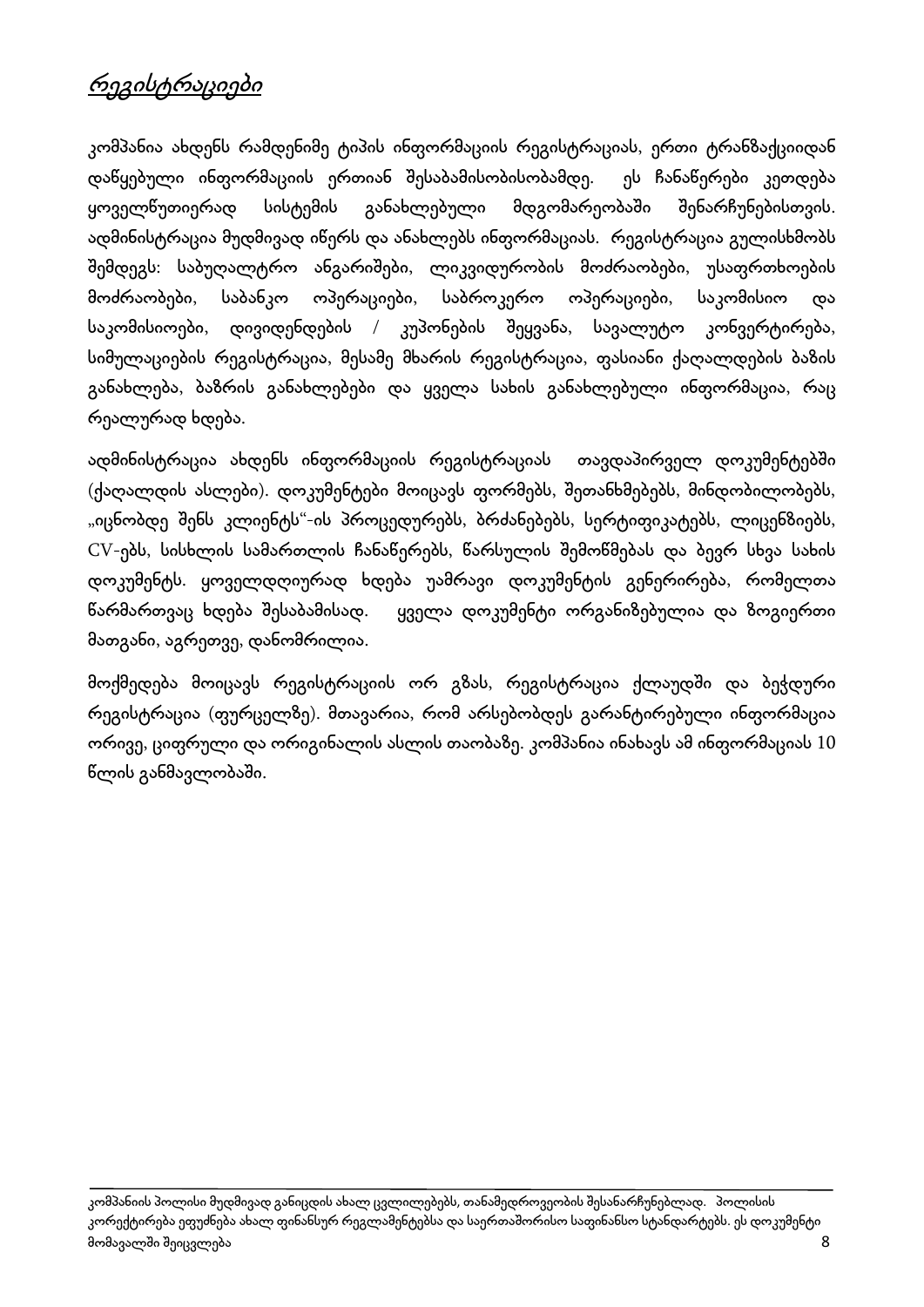# შეთანხმებები

ადმინისტრაციული სამსახური ათანხმებს და აბალანსებს მთლიან სისტემას. ოპერაცია მოიცავს რამდენიმე ტიპის შეთანხმებას, რომელიც მოიცავს კლიენტების ლიკვიდურობის, ფასიანი ქაღალდების, გარიგებების, საფასურის, ბანკების, ბროკერების, წესრიგისა და ბუღალტრული აღრიცხვის ჟურნალებს. კლიენტთა პოზიციის მიხედვით ყოველდღიური ანგარიშები დახარისხებულია. ნომრის ბალანსისთვის საჭიროა სხვადასხვა დეტალების ფრთხილი მონიტორინგი. გამოწვევები შეიძლება ჩამალული იყოს სპეციფიურ ან მარტივ საკითხებში. მისი დაფარვა შეიძლება გადარიცხვებით, გადასახადებით, ბრძანებებით, ფასიანი ქაღალდებით, რეგისტრაციებით, ტექნიკური პროცესებით და ა.შ. მას შეუძლია დაფაროს გარიგებები, მოსაკრებლები, ბრძანებები, ფასიანი ქაღალდები, რეგისტრაცია, ტექნიკური პროცესი და სხვ.

კომპანიას აქვს რამდენიმე საბალანსო ანგარიში, სადაც ის აჯგუფებს მონაცემებს ცალკე ბექ-ოფისის პროგრამიდან. მონაცემები წარმოდგენილია Excel და pdf ფორმატში. მუდმივად ხდება საბალანსო ანგარიშის განახლება PDF ფორმატში გაკეთებული განცხადებების შესაქმნელად. ეს არის რიგი მონაცემები, რომლებიც ახდენს ფაქტობრივი პროგრამის მონაცემების კოპირებას. შეთანხმება ხდება სხვადასხვა შემოწმებისა და ვერიფიკაციის საფუძველზე. გუნდური მუშაობა დამოკიდებულია ერთმანეთზე. თუ ვინმეს გამორჩება რაიმე, ყოველთვის არის კიდევ ერთი კოლეგა, რომელიც ამ გამოტოვებულ აზრს გაიხსენებს და მონაცემები ერთმანეთთან მოვა თანხვედრაში. გამოტოვოთ წერტილი და შევადაროთ მონაცემები. არ არსებობს გზა, რომ ადმინისტრაციამ ვერ შეასწოროს საკითხი, რადგან დღის ბოლოს საბოლოო ბალანსი უნდა იყოს ზუსტი.

### ერთდღიანი შეთანხმების მეთოდი

პირველ რიგში, აუცილებელია კლიენტების ფულადი და ფასიანი ქაღალდების შეთანხმება. როგორც წესი, ის კარგად არის დახარისხებული, თუ ეს ასე არ არის, პირი უნდა დაბრუნდეს და სკრუპულოზურად უნდა მოხდეს ყველანაირი მოძრაობის შემოწმება. ეს არ არის მარტივი პროცესი და შეიძლება გაგრძელდეს მთელი დღის განმავლობაში. საქმეზე შეიძლება იმუშაოს გუნდმა, მის მოგვარებამდე.

მეორე, მნიშვნელოვანია ბანკების, ბროკერების, პორტფოლიოების შეთანხმება. პიროვნებამ უნდა შეადაროს ვირტუალური ანგარიშები ფაქტობრივი საბანკო ანგარიშებთან, საბროკერო ანგარიშებთან და პორტფელებთან. საერთო ლიკვიდურობა დაბალანსებულია რათა დავრწმუნდეთ, რომ ყველა ფასიანი ქაღალდი ორგანიზებულია, სულ ლიკვიდურობა დაბალანსებულია. პრობლემები შეიძლება წამოვიდეს მესამე

კომპანიის პოლისი მუდმივად განიცდის ახალ ცვლილებებს, თანამედროვეობის შესანარჩუნებლად. პოლისის კორექტირება ეფუძნება ახალ ფინანსურ რეგლამენტებსა და საერთაშორისო საფინანსო სტანდარტებს. ეს დოკუმენტი მომავალში შეიცვლება 9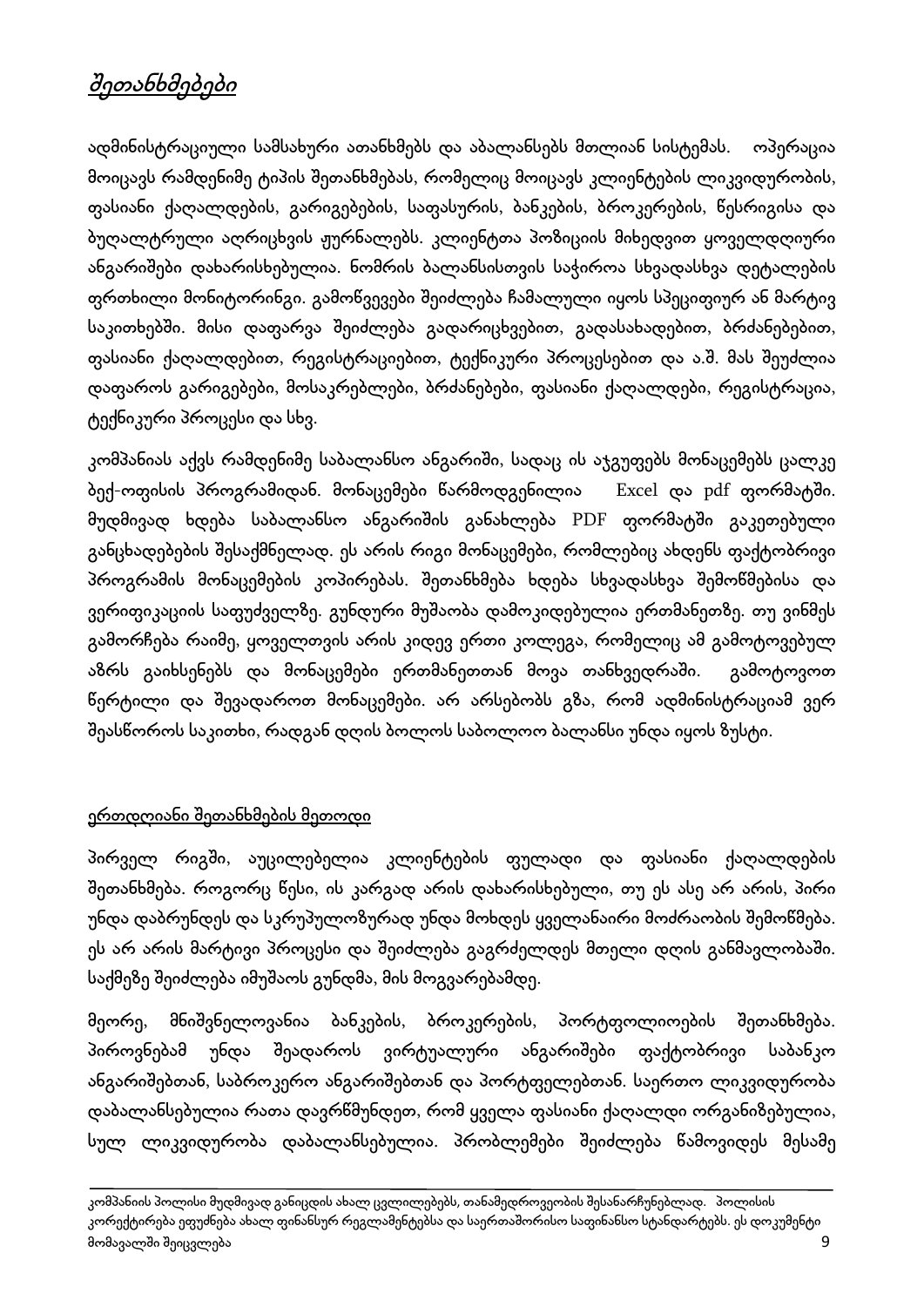მხარეებისგანაც აგრეთვე, თუმცა კომპანიას არ შეუძლია მოითმინოს ადამიანური ან ტექნიკური საკითხები.

შეთანხმება ყოველდღიური მუშაობის ძალიან რუტინული პროცესია. ბექ-ოფისი ხსნის მონაცემებს ყოველ დღე, ყოველ თვე და ყოველ კვარტალში. კომპანიამ წლის ბოლოს უნდა მოახდინოს შეთანხმებების აუდიტი.

# ანგარიშები

ფინანსური ინსტიტუტები ვალდებულნი არიან, გამჭვირვალედ იმოქმედონ, სამართლიანი პრინციპით და მათი მუშაობის რეგულირება ხდება მთავრობის მიერ. კომპანია, როგორც ლიცენზირებული სუბიექტი, ვალდებულია კლიენტებისათვის, შემოსავლების სამსახურისთვის, საქართველოს ეროვნული ბანკისთვის, ფინანსური მონიტორინგის სამსახურებისათვის და ზოგჯერ მესამე მხარისთვის წარმოადგინოს რამდენიმე სახის ანგარიშები. სისტემა გამოიყენება ნაღდი ფულის მოძრაობის ანგარიშის გასაკეთებლად ფულის გათეთრების საწინააღმდეგოდ, კომპანიის

პროგრესისთვის ფისკალური ანგარიში, რისკის პროფილის ანგარიში ფინანსური ჯანმრთელობის დასადგენად, პორტფელის ანგარიში სტრატეგიებისა ან ფასიანი ქაღალდების, პოზიციური ანგარიშების შესათანხმებლად კლიენტთან გასაგზავნად. კვარტალური ან ნახევარწლიური ანგარიში მარეგულირებლებისთვის.

კომპანიამ უნდა განაახლოს თავისი პოლისი და პროცედურები, ბიზნეს საქმიანობის ან ახალი რეგულაციების შესაბამისად, მათი მუშაობის თანამედროვე სტილის შესანარჩუნებლად.

კომპანიის პოლისი მუდმივად განიცდის ახალ ცვლილებებს, თანამედროვეობის შესანარჩუნებლად. პოლისის კორექტირება ეფუძნება ახალ ფინანსურ რეგლამენტებსა და საერთაშორისო საფინანსო სტანდარტებს. ეს დოკუმენტი მომავალში შეიცვლება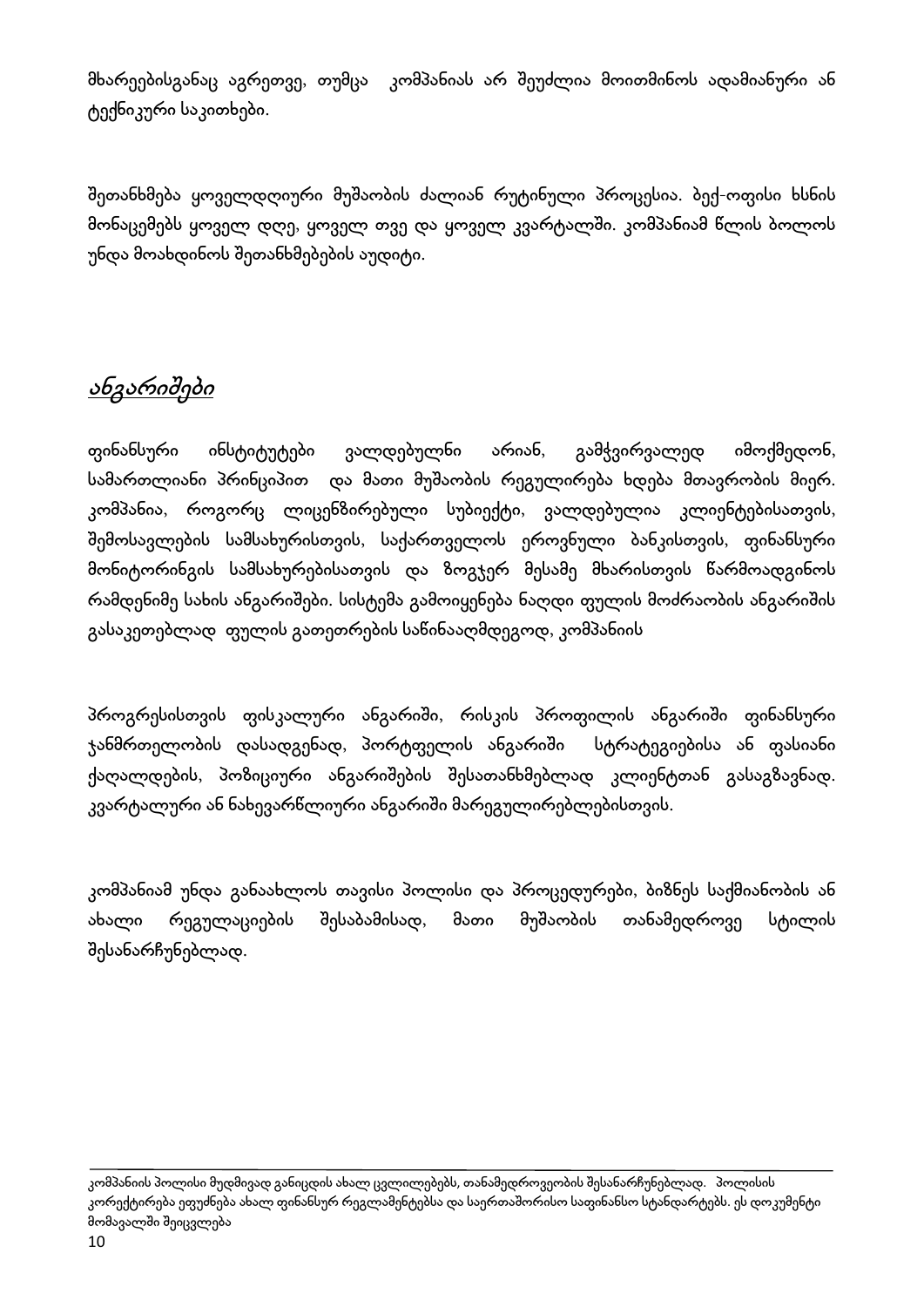# ვაჭრობა

კომპანია აკონტროლებს და ახორციელებს ყველა გარიგებას მსოფლიო საუკეთესო სტანდარტების შესაბამისად. გარიგებები რეგისტრირებულია კომპანიის ფორმატში და ციფრულ ფაილში. ერთჯერადი გარიგებების რეგისტრაცია, როგორიცაა ყიდვა ან გაყიდვა, ხდება ძალიან დეტალურად, ანგარიშების თარიღეის, უსაფრთხოების სახელი, რაოდენობა, ვალუტა, საბაზრო კოდ, აღსრულების ფასი, შენიშვნი, დრო და კლიენტის კოდი. ფორმები ინახება კატალოგებში, თარიღების მიხედვით. კომპანიას შეუძლია ყოველთვის დაბრუნდეს, შეამოწმოს, გადაამოწმოს და დაამტკიცოს ნებისმიერი ტიპის გარიგება. ყველა ინფორმაცია, რომელსაც კომპანია ასრულებს კლიენტის სახელით, დამზადებულია მზადდება ფურცელზე და ციფრულად. ყველა ვაჭრობა რეგისტრირებულია და ანტანას პროგრამით არის აღრიცხული. ყოველი ვაჭრობაა წინასწარი სავაჭრო საქმიანობაში შესრულებამდე არის ცალკეული სავაჭრო აქტივობის ქვეშ. სისტემა აგროვებს ყველა გარიგებას და ორგანიზებას უწევს პროფესიულ მეთოდს. კომპანია ახდენს მონიტორინგს და მხარს უჭერს ყველა ინდივიდს, კორპორატიულ კლიენტს. მონიტორინგი მოიცავს ყველა გარიგებას და პორტფოლიოს მენეჯმენტს. ინფორმაცია მუდმივად განახლდება პროგრამაში და მისი ძირითადი პლატფორმაში ბექოფისის მუშაობისთვის. კლიენტებმა ყოველთვის შეიძლება მოითხოვოს დახმარება, იქნება ეს ტექნიკური მხარდაჭერა თუ კითხვა. ოპერაციული გუნდი მზად არის, ყველა სახის დახმარება გაუწიოს კლიენტებს.

კომპანიის პოლისი მუდმივად განიცდის ახალ ცვლილებებს, თანამედროვეობის შესანარჩუნებლად. პოლისის კორექტირება ეფუძნება ახალ ფინანსურ რეგლამენტებსა და საერთაშორისო საფინანსო სტანდარტებს. ეს დოკუმენტი მომავალში შეიცვლება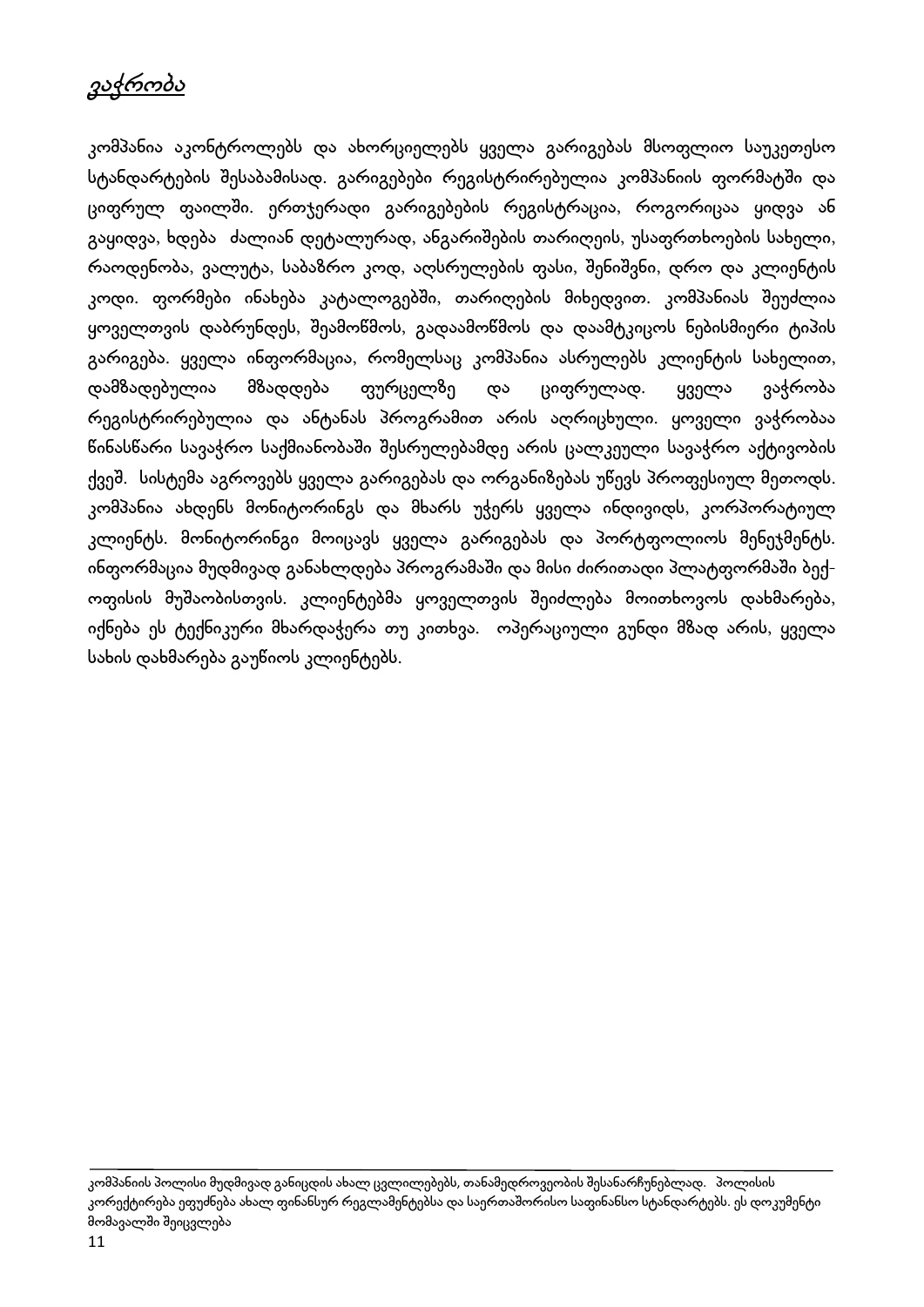# ბროკერობა

კომპანიის პირველი შემოსავალი არის მისი ლიცენზირებული საქმიანობა - ბროკერობა. კომპანია ყოველთვის მიზნად ისახავს, უზრუნველყოს საუკეთესო საკომისიო გაყიდვები.

საბროკერო საკომისიოები შემუშავებულია რამდენიმე მნიშვნელოვანი საკითხის გათვალისწინებით. ეს შეიძლება განსხვავდებოდეს სხვადასხვა ბაზრის ფასების, სხვადასხვა ფინანსური ინსტრუმენტების, შუამავალი ბროკერების, სავაჭრო მოცულობის და ფაქტობრივი კომპანიის საფასურის მიხედვით.

შესაძლო საუკეთესო ფასების მისაღებად და თავიანთი კლიენტების დამატებითი ხარჯების თავიდან ასაცილებლად, კომპანიას აქვს გარიგება სხვადსხვა საშუამავლო ბროკერებთან.

კომპანია აწარმოებს ბიზნესს HNWI- თან და მომხმარებელთა კმაყოფილება წარმოადგენს კომპანიის პრიორიტეტს.

კომპანია მიზნად ისახავს კლიენტებთან ურთიერთობისას გამჭვირვალე და სამართლიან ფორმას. კომპანია ინფორმაციას მიაწვდის კლიენტებს და აცნობებს სიახლეებს რეგულარულად.

# პორტფოლიოს მენეჯმენტი

კომპანიის მეორე საქმიანობაა პორტფოლიოს მენეჯმენტი. კომპანია მართავს და ახორციელებს კლიენტების აქტივებს მათი სახელით.

AUM სწორად სამართავად, კომპანია მოითხოვს სტრატეგიული ხაზის შექმნას. მნიშვნელოვანია, რომ კლიენტს ესმოდეს, თუ როგორ სტრატეგია შედის სხვადასხვა აქტივების კლასებში, მრეწველობაში ან ფონდში. პორტფოლიო დამოკიდებულია კლიენტთან შეთანხმებული სტრატეგიულ ხაზზე. ეს განმარტებები განისაზღვრება თითოეული სტრატეგიის რისკის ქვეშ.

დაბალი წარმოადგენს დაბალი რისკის პროფილს და მაღალი სტრატეგია წარმოადგენს მაღალი რისკის სტრატეგიის პროფილს. მაღალი სტრატეგია უფრო მოგებაზეა ორიენტირებული, თუმცა დაბალი სტრატეგია უფრო თავდაცვითია. როდესაც კლიენტი წყვეტს, თუ როგორ უნდა დააფინანსოს მისი პორტფელი, კლიენტი კარგად არის

კომპანიის პოლისი მუდმივად განიცდის ახალ ცვლილებებს, თანამედროვეობის შესანარჩუნებლად. პოლისის კორექტირება ეფუძნება ახალ ფინანსურ რეგლამენტებსა და საერთაშორისო საფინანსო სტანდარტებს. ეს დოკუმენტი მომავალში შეიცვლება